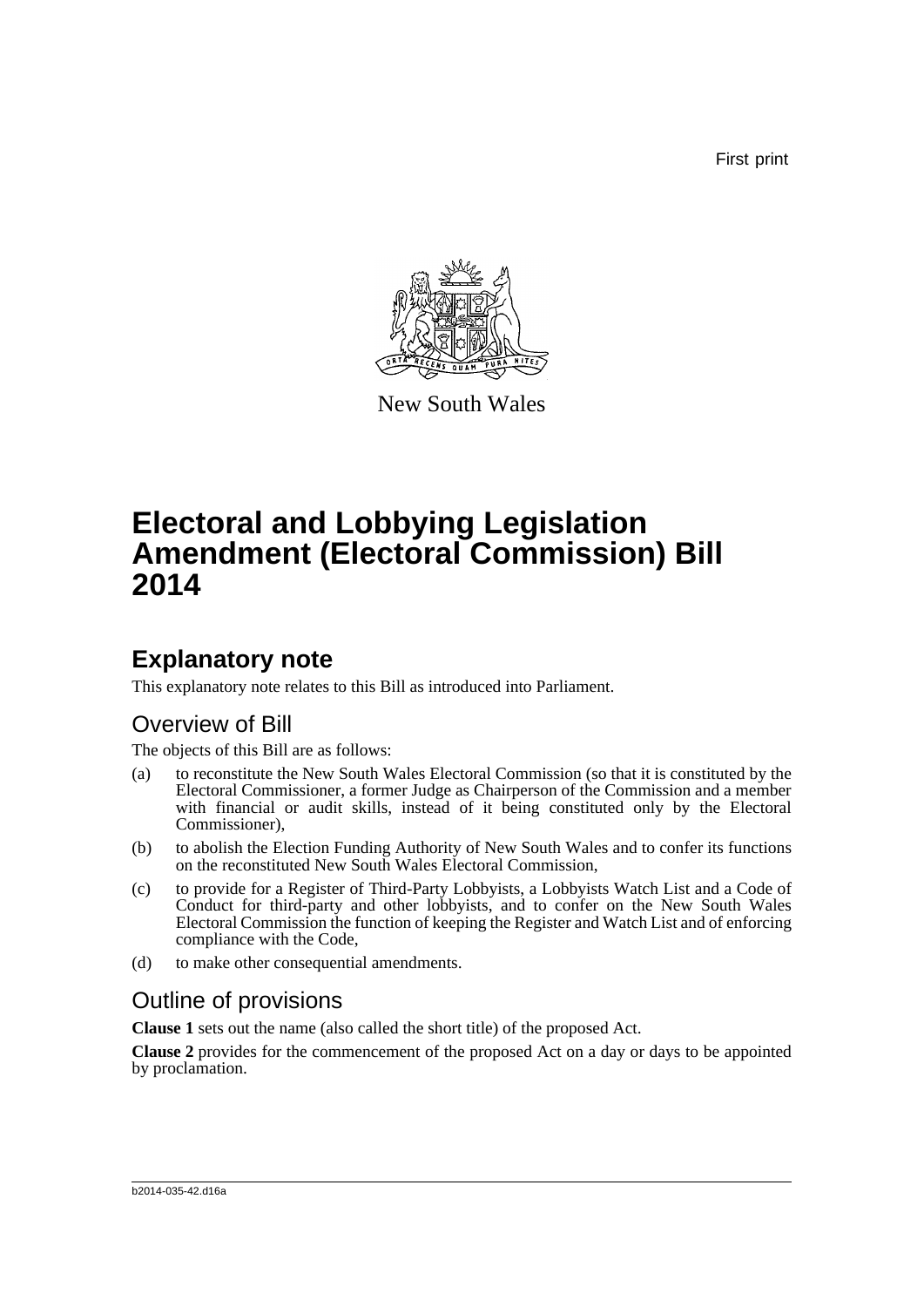### **Schedule 1 Amendment of Parliamentary Electorates and Elections Act 1912 No 41**

**Schedule 1 [1]** substitutes Division 1 of Part 3A of the Act to reconstitute the New South Wales Electoral Commission.

The Electoral Commission will consist of:

- (a) a former Judge appointed by the Governor as the Chairperson of the Commission, and
- (b) a person appointed by the Governor who is to have financial or audit skills and qualifications relevant to the functions of the Commission, and
- (c) the Electoral Commissioner.

The functions of the Electoral Commission will include:

- (a) the provision of assistance for the conduct of elections by the Electoral Commissioner, and
- (b) functions under the *Election Funding, Expenditure and Disclosures Act 1981* (which are currently exercised by the Election Funding Authority), including functions relating to:
	- (i) the administration of the election funding, expenditure and disclosure scheme under that Act, and
	- (ii) the registration of electoral participants, and
- (c) functions under the *Lobbying of Government Officials Act 2011* (conferred by the amendments made by Schedule 3 to the Bill), including functions relating to:
	- (i) the keeping of the Register of Third-Party Lobbyists and the Lobbyists Watch List, and
	- (ii) enforcing compliance with the Lobbyists Code and that Act, and
- (d) the institution of proceedings for offences against the Act, the *Election Funding, Expenditure and Disclosures Act 1981* or the *Lobbying of Government Officials Act 2011*, and
- (e) the conduct and promotion of research into electoral matters and other matters that relate to its functions, and the publication of the results of that research, and
- (f) the promotion of public awareness of electoral matters that are in the general public interest by means of the conduct of education and information programs.

The Electoral Commission is not subject to the direction or control of the Minister in the exercise of its functions. It is the duty of the Electoral Commission to exercise its functions in a manner that is not unfairly biased against or in favour of any particular parties, groups, candidates or other persons or bodies.

The functions under the Act of conducting elections will remain with the Electoral Commissioner.

**Schedule 1 [2] and [3]** amend section 21AB to provide the same grounds of ineligibility for appointment as the Electoral Commissioner as are proposed under Schedule 1 [5] for appointment as other members of the Electoral Commission.

**Schedule 1 [4]** inserts proposed section 184A into the Act to enable the Electoral Commission, for the purpose of enforcing compliance with the Act, to exercise any investigative or other functions it has under the *Election Funding, Expenditure and Disclosures Act 1981* for the purpose of enforcing compliance with that Act.

**Schedule 1 [5]** inserts proposed Schedule 21A into the Act. The Schedule contains provisions relating to the members and procedure of the Electoral Commission, including the following:

- (a) eligibility for appointment as a member of the Commission,
- (b) the term of office of appointed members,
- (c) the appointment of deputies of appointed members,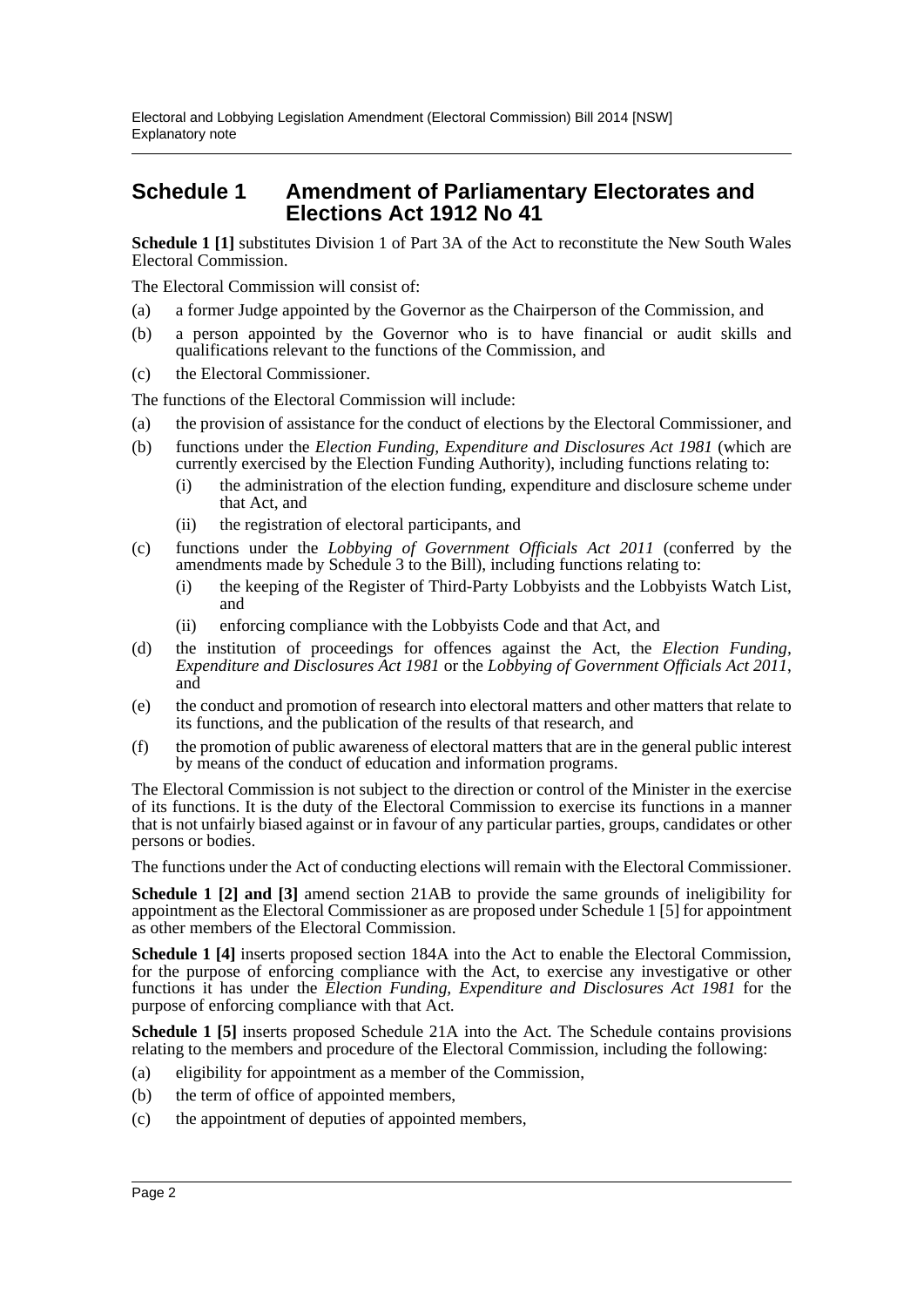- (d) the remuneration of appointed members and deputies,
- (e) vacancies in office of appointed members and deputies,
- (f) suspension and removal from office by Parliament.

## **Schedule 2 Amendment of Election Funding, Expenditure and Disclosures Act 1981 No 78**

**Schedule 2 [4]** inserts proposed section 4A to set out the objects of the Act. The objects are as follows:

- (a) to establish a fair and transparent election funding, expenditure and disclosure scheme,
- (b) to facilitate public awareness of political donations,
- (c) to help prevent corruption and undue influence in the government of the State,
- (d) to provide for the effective administration of public funding of elections, recognising the importance of the appropriate use of public revenue for that purpose,
- (e) to promote compliance by parties, elected members, candidates, groups, agents, third-party campaigners and donors with the requirements of the election funding, expenditure and disclosure scheme.

**Schedule 2 [1]–[3] and [5]–[14]** make consequential amendments to the Act relating to the abolition of the Election Funding Authority and its replacement by the Electoral Commission. In exercising its functions, the Electoral Commission is to have regard to the objects of the Act.

**Schedule 2 [15]** amends Schedule 2 to make savings, transitional and other provisions consequent on the enactment of the proposed Act.

Under the provisions, the Election Funding Authority is formally abolished and its assets, rights and liabilities transferred to the Electoral Commission.

### **Schedule 3 Amendment of Lobbying of Government Officials Act 2011 No 5**

**Schedule 3 [1] and [2]** revise the definitions of terms and expressions used in the Act. In particular:

- (a) a *third-party lobbyist* (to whom the Act is currently limited) is defined as an individual or body carrying on the business (generally for money or other valuable consideration) of lobbying Government officials on behalf of another individual or body,
- (b) a *lobbyist* is defined as a third-party lobbyist or any other individual or body that lobbies Government officials (including an individual engaged to undertake lobbying for a third-party lobbyist),
- (c) *lobbying* is defined (with relevant exceptions) as communicating with Government officials on designated official matters for the purpose of representing the interests of others (so as to extend to lobbying whether or not as part of a lobbying business, lobbying for the purpose of representing the interests of an organisation for which the person works, lobbying for the purpose of representing community interests and lobbying of a kind prescribed by the regulations).

**Schedule 3 [3]** inserts proposed Part 2 into the Act in relation to the Lobbyists Code of Conduct. The Code is to be prescribed by the regulations and is to set out the ethical standards of conduct to be observed by third-party and other lobbyists when lobbying Government officials in order to promote transparency, integrity and honesty.

**Schedule 3 [3]** also inserts proposed Parts 3 and 4 into the Act in relation to the Register of Third-Party Lobbyists and the Lobbyists Watch List. Third-party lobbyists (and individuals engaged to lobby for third-party lobbyists) are required to be registered on application to the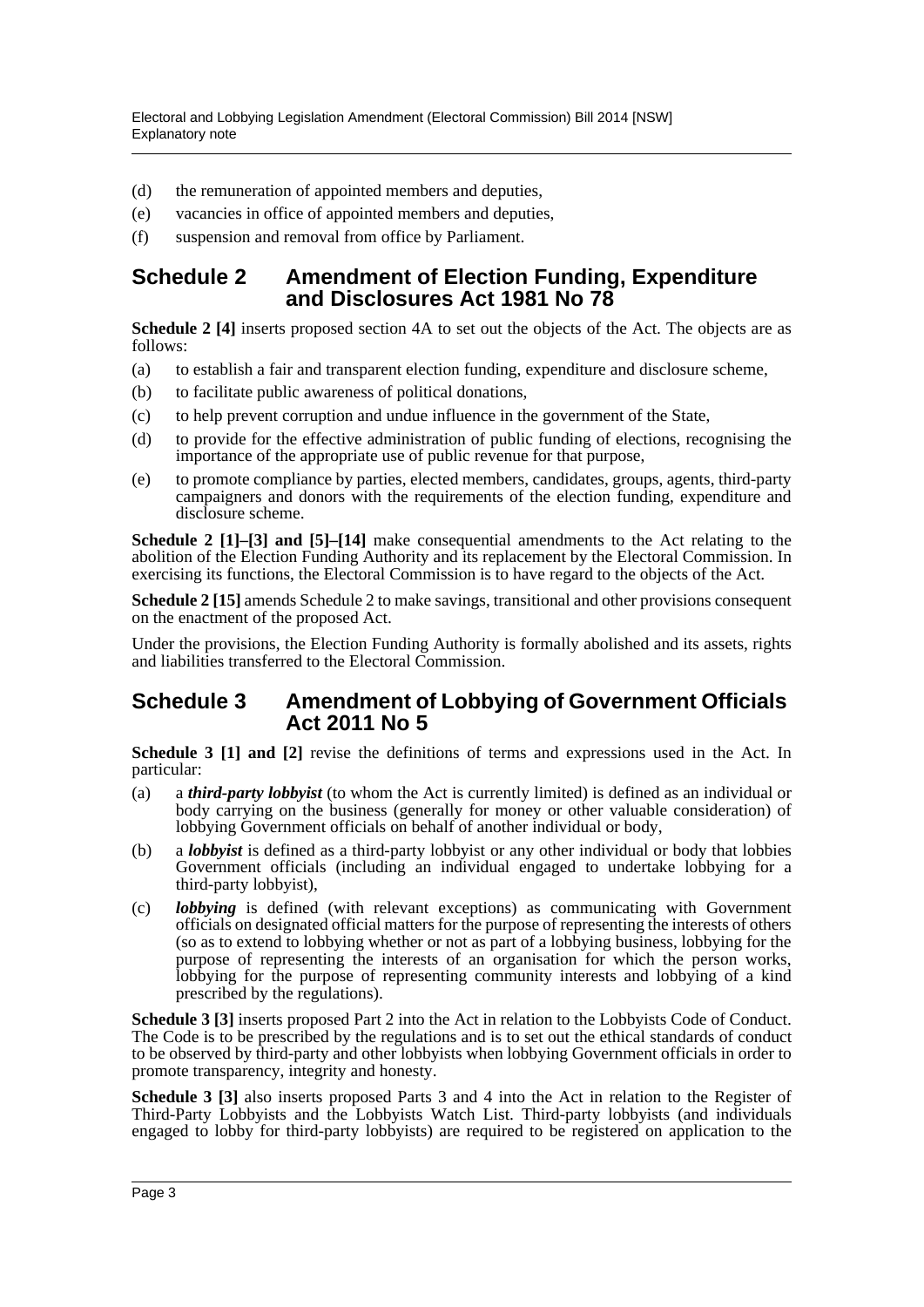Electoral Commission (with information required to be included in the Register relating to their clients and to persons having a management, financial or other interest in the business of the lobbyist). The Electoral Commission is also required to maintain a Lobbyists Watch List that contains the names of lobbyists that the Commission considers should be on the Watch List because they have contravened the Lobbyists Code of Conduct or the Act. Under codes and official rules applying to Government officials, special procedures may apply to communications with persons on the Watch List and communications with unregistered lobbyists may be precluded. The Register and the Watch List are to be published on a website maintained by the Electoral Commission.

**Schedule 3** [7] inserts proposed section 19 into the Act to confer on the Electoral Commission the function of enforcing compliance by lobbyists with the Lobbyists Code of Conduct and the Act, and for that purpose to enable the Commission to exercise any investigative or other functions it has under the *Election Funding, Expenditure and Disclosures Act 1981*. Schedule 3 [7] also inserts proposed section 20 to protect the Electoral Commission and others from liability in defamation or breach of confidence in connection with the exercise in good faith of the functions of the Commission.

**Schedule 3 [4], [5] and [6]** renumber existing Parts and sections of the Act as a consequence of the insertion of new Parts 2, 3 and 4 and make other consequential amendments.

**Schedule 3 [8]–[10]** amend Schedule 1 to make savings, transitional and other provisions consequent on the enactment of the provisions relating to the Register of Third-Party Lobbyists, the Lobbyists Watch List and the Lobbyists Code. In particular, the existing administrative Register of Lobbyists maintained by the Secretary of the Department of Premier and Cabinet is to be carried over to the Register established by the new Part 3 of the Act.

## **Schedule 4 Consequential amendments of other Acts and instruments**

**Schedule 4** makes consequential amendments to various Acts and regulations consequent on the proposed replacement of the Election Funding Authority with the Electoral Commission.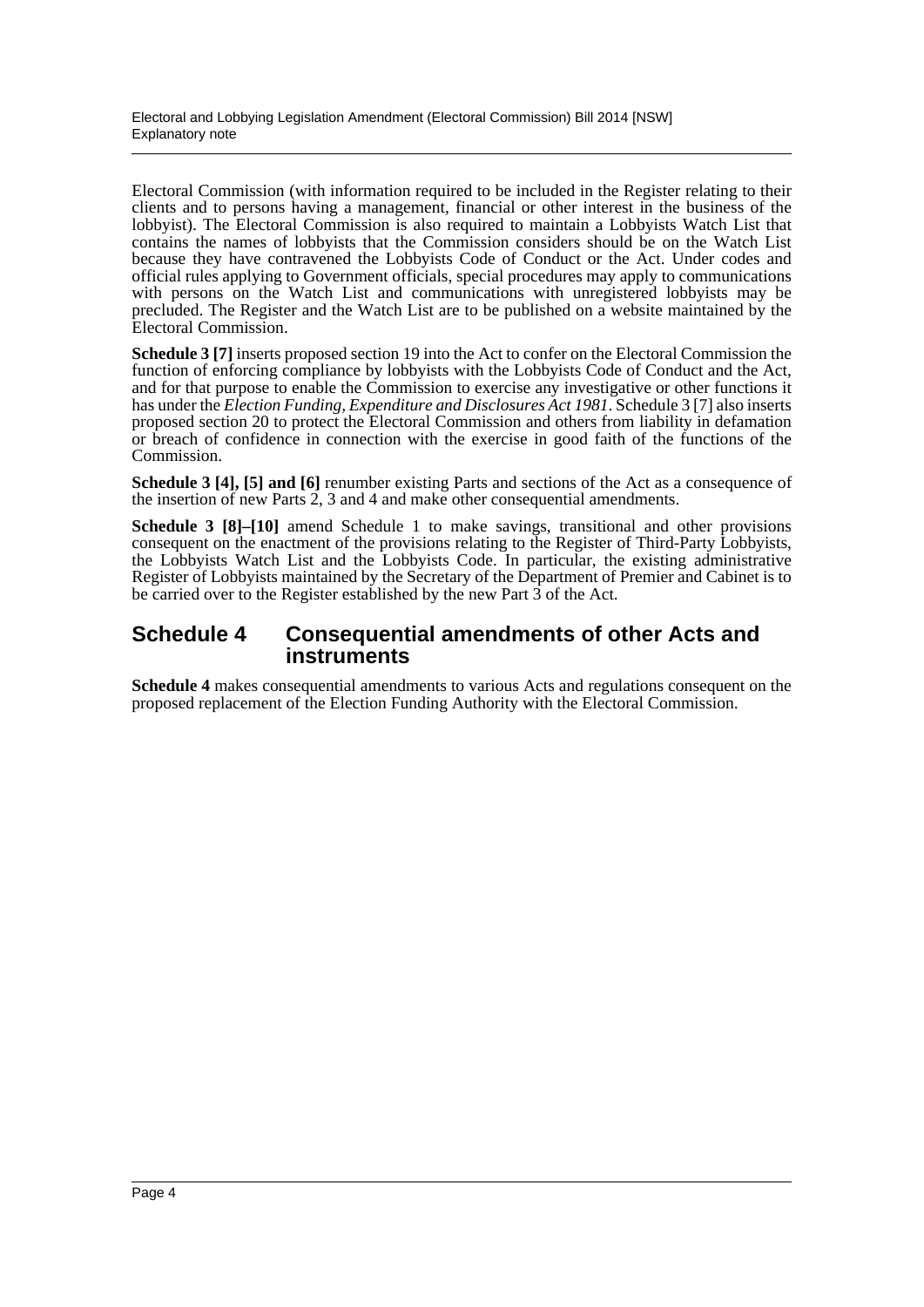First print



New South Wales

# **Electoral and Lobbying Legislation Amendment (Electoral Commission) Bill 2014**

## **Contents**

Page

|            | Name of Act                                                         | $\mathcal{P}$ |
|------------|---------------------------------------------------------------------|---------------|
| 2.         | Commencement                                                        | $\mathcal{P}$ |
| Schedule 1 | Amendment of Parliamentary Electorates and Elections Act 1912 No 41 | -3            |
| Schedule 2 | Amendment of Election Funding, Expenditure and Disclosures Act 1981 |               |
|            | No 78                                                               | 10            |
| Schedule 3 | Amendment of Lobbying of Government Officials Act 2011 No 5         | 13            |
| Schedule 4 | Consequential amendments of other Acts and instruments              | 20            |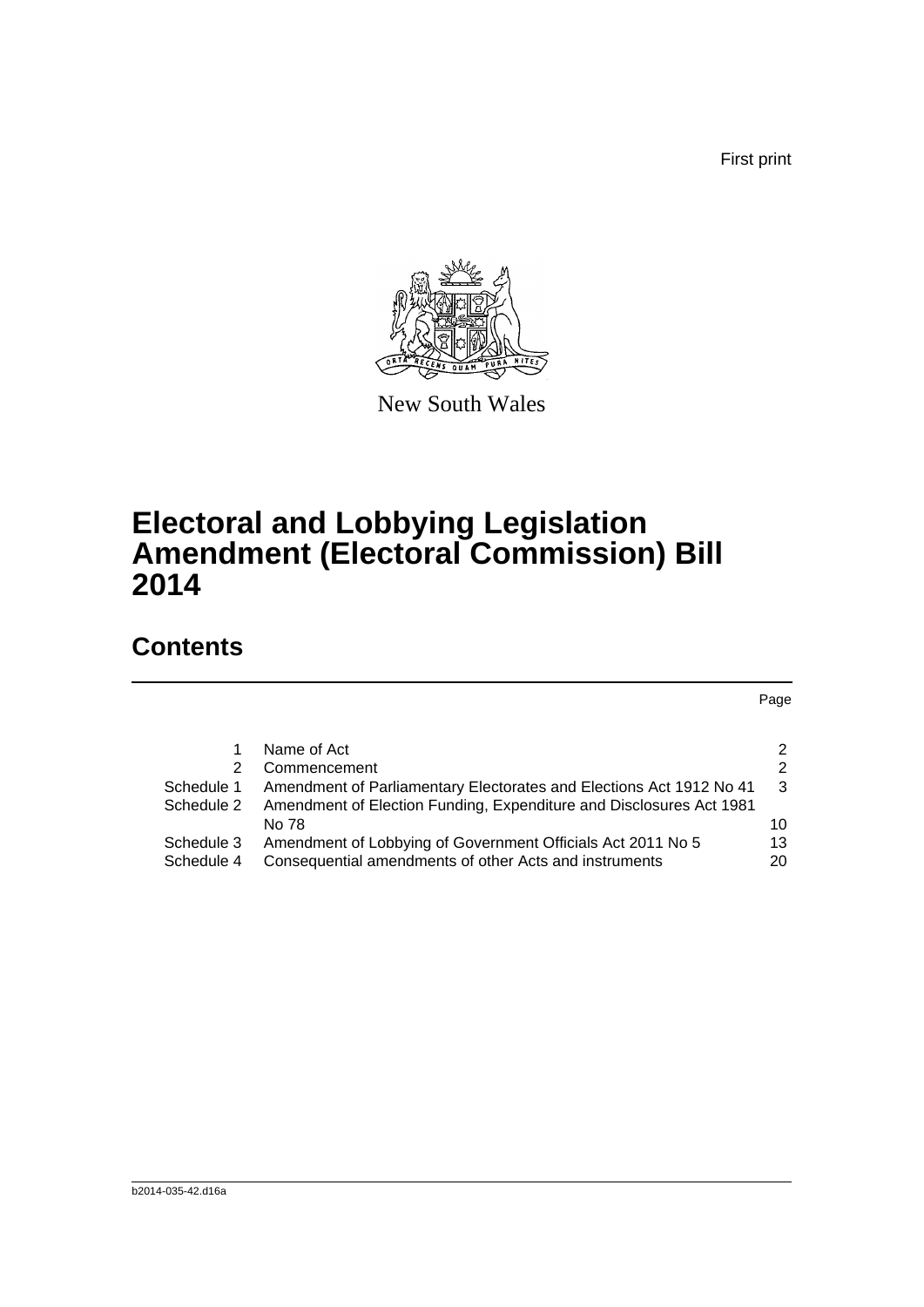

New South Wales

# **Electoral and Lobbying Legislation Amendment (Electoral Commission) Bill 2014**

No , 2014

### **A Bill for**

An Act to amend the *Parliamentary Electorates and Elections Act 1912* and the *Election Funding, Expenditure and Disclosures Act 1981* to reconstitute the New South Wales Electoral Commission, to abolish the Election Funding Authority and to confer its functions on the Electoral Commission; to amend the *Lobbying of Government Officials Act 2011* to extend the regulation of third-party and other lobbyists and to confer functions under that Act on the Electoral Commission; and for other purposes.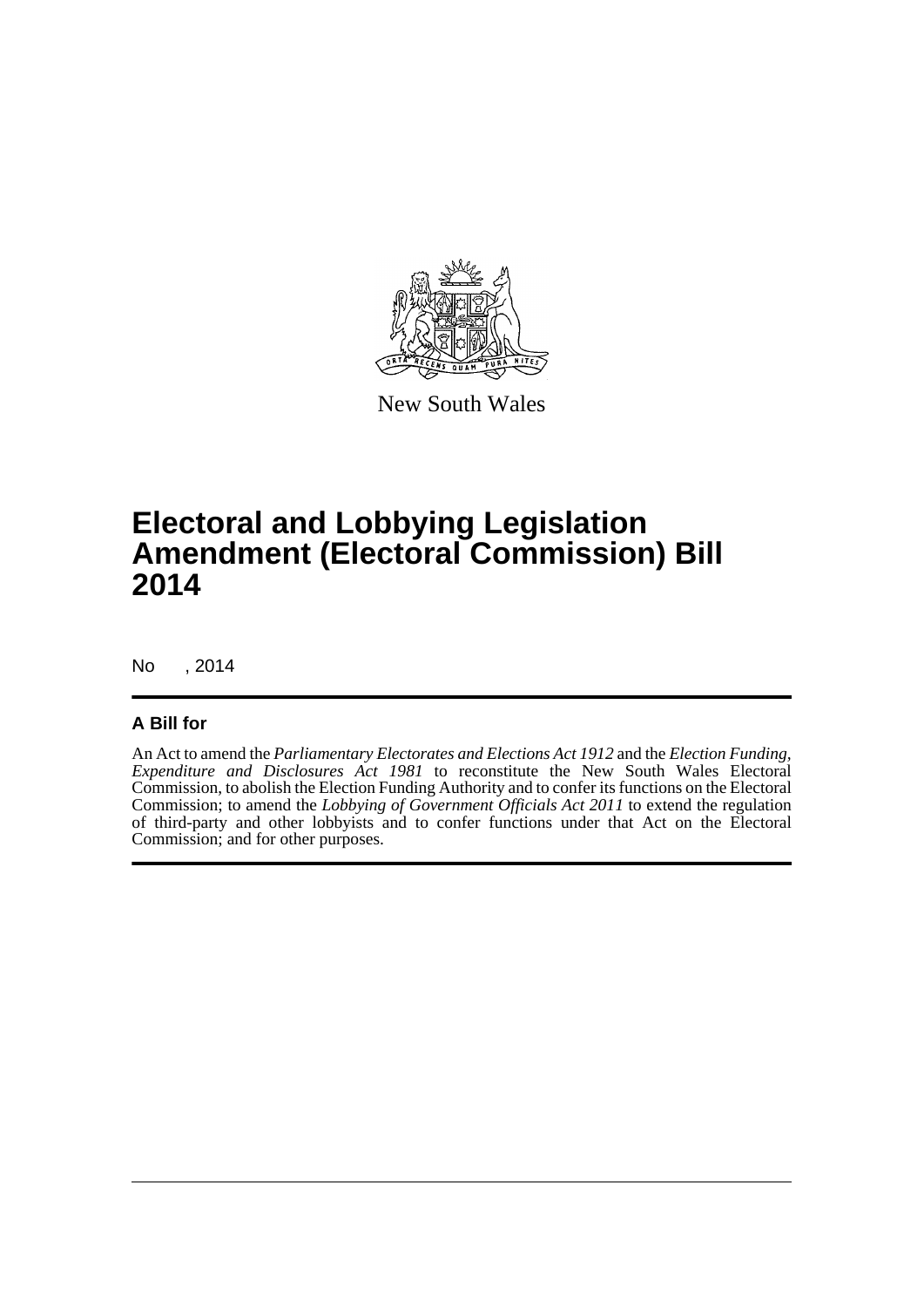<span id="page-6-1"></span><span id="page-6-0"></span>

| The Legislature of New South Wales enacts:                                                       |                     |
|--------------------------------------------------------------------------------------------------|---------------------|
| Name of Act                                                                                      | $\overline{2}$      |
| This Act is the Electoral and Lobbying Legislation Amendment (Electoral<br>Commission) Act 2014. | 3<br>$\overline{4}$ |
| Commencement                                                                                     | 5                   |
| This Act commences on a day or days to be appointed by proclamation.                             | 6                   |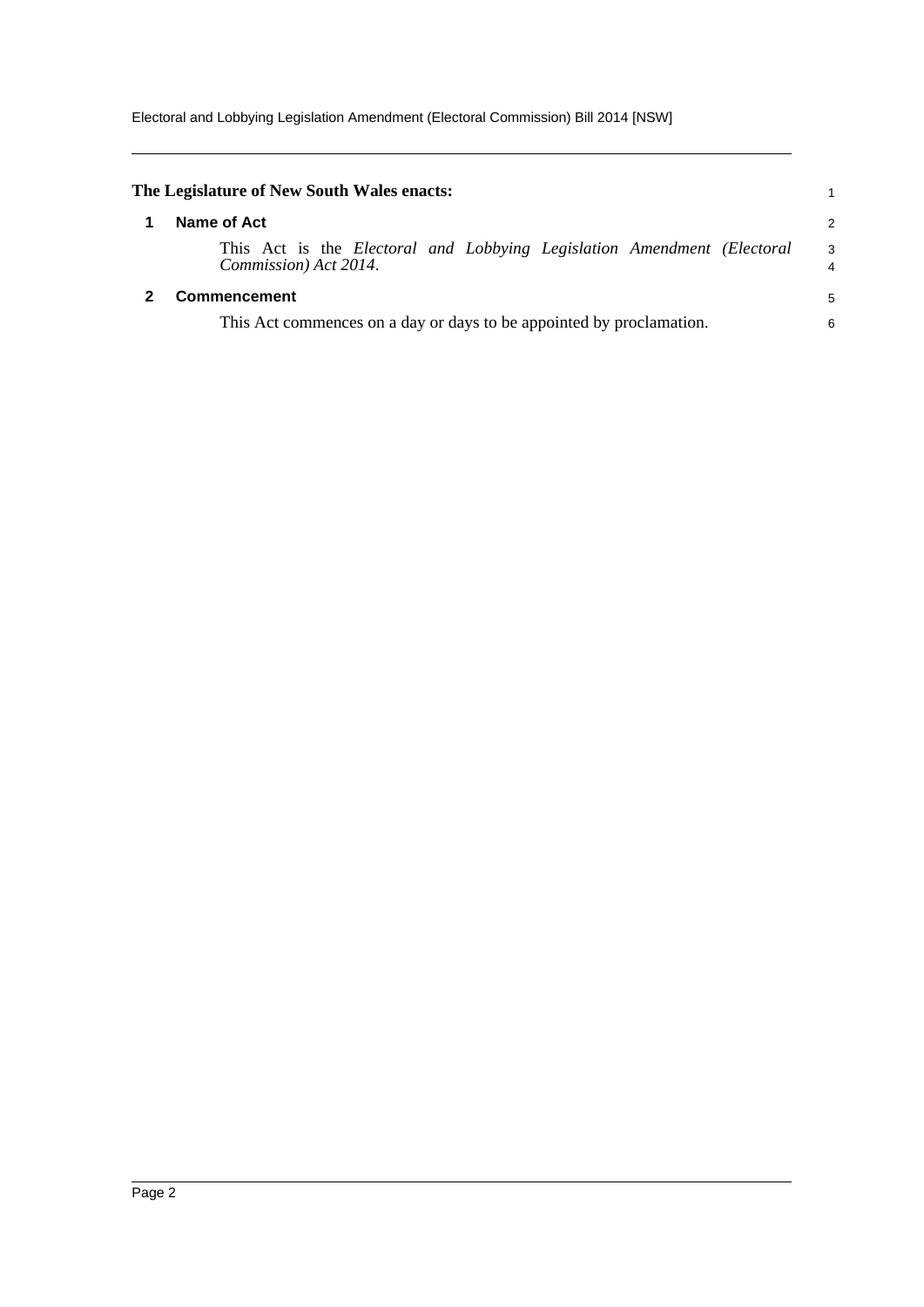<span id="page-7-0"></span>

|     | <b>Schedule 1</b> |                     |           | <b>Amendment of Parliamentary Electorates and</b><br>Elections Act 1912 No 41                                                                                                                                                                                                                                                                                                                                                                                                                                                    | 1<br>$\overline{\mathbf{c}}$           |
|-----|-------------------|---------------------|-----------|----------------------------------------------------------------------------------------------------------------------------------------------------------------------------------------------------------------------------------------------------------------------------------------------------------------------------------------------------------------------------------------------------------------------------------------------------------------------------------------------------------------------------------|----------------------------------------|
| [1] |                   | Part 3A, Division 1 |           |                                                                                                                                                                                                                                                                                                                                                                                                                                                                                                                                  | 3                                      |
|     |                   |                     |           | Omit the Division. Insert instead:                                                                                                                                                                                                                                                                                                                                                                                                                                                                                               | 4                                      |
|     | <b>Division 1</b> |                     |           | <b>New South Wales Electoral Commission</b>                                                                                                                                                                                                                                                                                                                                                                                                                                                                                      | 5                                      |
|     | 21 A              |                     |           | <b>Constitution of Electoral Commission</b>                                                                                                                                                                                                                                                                                                                                                                                                                                                                                      | 6                                      |
|     |                   | (1)                 |           | There is constituted by this Act a corporation with the corporate name of the<br>New South Wales Electoral Commission.                                                                                                                                                                                                                                                                                                                                                                                                           | 7<br>8                                 |
|     |                   | (2)                 |           | The Electoral Commission is a statutory body representing the Crown.                                                                                                                                                                                                                                                                                                                                                                                                                                                             | 9                                      |
|     |                   |                     |           | Note. Section 13A of the Interpretation Act 1987 provides that a statutory body<br>representing the Crown has the status, privileges and immunities of the Crown.                                                                                                                                                                                                                                                                                                                                                                | 10<br>11                               |
|     | 21 <sub>B</sub>   |                     |           | <b>Members of Electoral Commission</b>                                                                                                                                                                                                                                                                                                                                                                                                                                                                                           | 12                                     |
|     |                   | (1)                 |           | The Electoral Commission consists of the following members:                                                                                                                                                                                                                                                                                                                                                                                                                                                                      | 13                                     |
|     |                   |                     | (a)       | a former Judge appointed by the Governor as the Chairperson of the<br>Commission,                                                                                                                                                                                                                                                                                                                                                                                                                                                | 14<br>15                               |
|     |                   |                     | (b)       | the Electoral Commissioner,                                                                                                                                                                                                                                                                                                                                                                                                                                                                                                      | 16                                     |
|     |                   |                     | (c)       | a person appointed by the Governor who has financial or audit skills and<br>qualifications relevant to the functions of the Commission.                                                                                                                                                                                                                                                                                                                                                                                          | 17<br>18                               |
|     |                   | (2)                 |           | In this section, <i>former Judge</i> means:                                                                                                                                                                                                                                                                                                                                                                                                                                                                                      | 19                                     |
|     |                   |                     | (a)       | a former Judge of the Supreme Court of the State or of any other State<br>or Territory, or                                                                                                                                                                                                                                                                                                                                                                                                                                       | 20<br>21                               |
|     |                   |                     | (b)       | a former Judge of the Federal Court of Australia, or                                                                                                                                                                                                                                                                                                                                                                                                                                                                             | 22                                     |
|     |                   |                     | (c)       | a former Justice of the High Court of Australia.                                                                                                                                                                                                                                                                                                                                                                                                                                                                                 | 23                                     |
|     |                   | (3)                 |           | Schedule 21A contains provisions relating to the Electoral Commission.                                                                                                                                                                                                                                                                                                                                                                                                                                                           | 24                                     |
|     | 21C               |                     |           | <b>Functions of Electoral Commission</b>                                                                                                                                                                                                                                                                                                                                                                                                                                                                                         | 25                                     |
|     |                   | (1)                 |           | The Electoral Commission has the functions conferred or imposed on it by or<br>under this Act, the Election Funding, Expenditure and Disclosures Act 1981,<br>the Lobbying of Government Officials Act 2011 or any other Act.                                                                                                                                                                                                                                                                                                    | 26<br>27<br>28                         |
|     |                   |                     | lobbying. | Note. Under the Election Funding, Expenditure and Disclosures Act 1981, the Electoral<br>Commission has the function of administering the election funding, expenditure and<br>disclosure scheme under that Act and registering electoral participants for the<br>purposes of that scheme. Under the Lobbying of Government Officials Act 2011, the<br>Electoral Commission has the function of maintaining the Register of Third-Party<br>Lobbyists and Lobbyists Watch List, and of the enforcement of obligations relating to | 29<br>30<br>31<br>32<br>33<br>34<br>35 |
|     |                   | (2)                 |           | The Electoral Commission may:                                                                                                                                                                                                                                                                                                                                                                                                                                                                                                    | 36                                     |
|     |                   |                     | (a)       | provide assistance for the conduct of elections by the Electoral<br>Commissioner under this or any other Act, and                                                                                                                                                                                                                                                                                                                                                                                                                | 37<br>38                               |
|     |                   |                     | (b)       | institute proceedings for offences against this Act, the Election<br>Funding, Expenditure and Disclosures Act 1981 or the Lobbying of<br>Government Officials Act 2011, and                                                                                                                                                                                                                                                                                                                                                      | 39<br>40<br>41                         |
|     |                   |                     | (c)       | conduct and promote research into electoral matters and other matters<br>that relate to its functions, and publish the results of any such research,<br>and                                                                                                                                                                                                                                                                                                                                                                      | 42<br>43<br>44                         |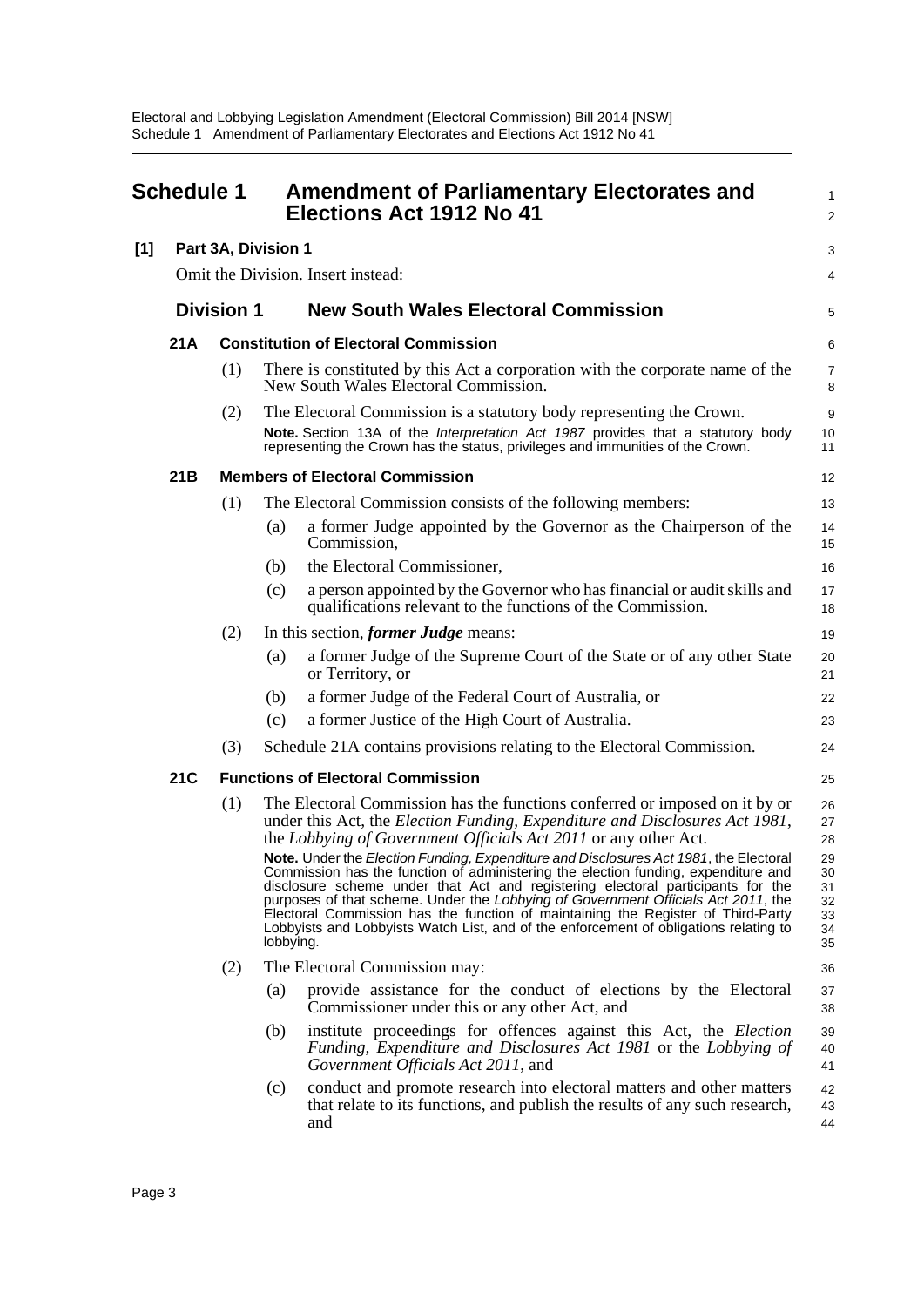|     |     |                  | (d) | promote public awareness of electoral matters that are in the general<br>public interest by means of education and information programs.                                                                                                                                                                                                                                                                                                                                                         | $\mathbf{1}$<br>$\overline{c}$             |
|-----|-----|------------------|-----|--------------------------------------------------------------------------------------------------------------------------------------------------------------------------------------------------------------------------------------------------------------------------------------------------------------------------------------------------------------------------------------------------------------------------------------------------------------------------------------------------|--------------------------------------------|
|     |     | (3)              |     | It is the duty of the Electoral Commission to exercise its functions in a manner<br>that is not unfairly biased against or in favour of any particular parties, groups,<br>candidates or other persons or bodies.                                                                                                                                                                                                                                                                                | 3<br>4<br>$\mathbf 5$                      |
|     |     | (4)              |     | The Electoral Commission is not subject to the control or direction of the<br>Minister in the exercise of its functions.                                                                                                                                                                                                                                                                                                                                                                         | $\,6$<br>$\overline{7}$                    |
|     |     | (5)              |     | The Electoral Commissioner is not subject to the control or direction of the<br>Electoral Commission in the exercise of his or her functions under this or any<br>other Act (other than functions of the Electoral Commission that are delegated<br>to the Electoral Commissioner).                                                                                                                                                                                                              | 8<br>$9\,$<br>10<br>11                     |
|     | 21D |                  |     | <b>Staff of the Electoral Commission</b>                                                                                                                                                                                                                                                                                                                                                                                                                                                         | 12                                         |
|     |     | (1)              |     | Persons may be employed in the Public Service to enable the Electoral<br>Commission and the Electoral Commissioner to exercise their functions. The<br>persons so employed are to be employed in a separate Public Service agency<br>and may be referred to as members of staff of the Electoral Commission.                                                                                                                                                                                     | 13<br>14<br>15<br>16                       |
|     |     | (2)              |     | Any conditions of employment (within the meaning of the <i>Industrial Relations</i><br>Act 1996) determined by the Electoral Commissioner under the Government<br>Sector Employment Act 2013 with respect to any such persons who are<br>employed in casual employment in connection with an election have effect<br>despite any State industrial instrument that applies to Public Service casual<br>employees generally, unless the instrument expressly applies to those casual<br>employees. | 17<br>18<br>19<br>$20\,$<br>21<br>22<br>23 |
| [2] |     |                  |     | <b>Section 21AB Tenure of office of Electoral Commissioner</b>                                                                                                                                                                                                                                                                                                                                                                                                                                   | 24                                         |
|     |     |                  |     | Omit section 21AB (2) (j). Insert instead:                                                                                                                                                                                                                                                                                                                                                                                                                                                       | 25                                         |
|     |     |                  | (i) | becomes a person who is not eligible under subsection (4) to be<br>appointed as the Electoral Commissioner, or                                                                                                                                                                                                                                                                                                                                                                                   | 26<br>27                                   |
| [3] |     | Section 21AB (4) |     |                                                                                                                                                                                                                                                                                                                                                                                                                                                                                                  | 28                                         |
|     |     |                  |     | Omit the subsection. Insert instead:                                                                                                                                                                                                                                                                                                                                                                                                                                                             | 29                                         |
|     |     | (4)              |     | A person is not eligible for appointment as the Electoral Commissioner if the<br>person is (or was at any time during the period of 5 years immediately<br>preceding the proposed appointment) any of the following:                                                                                                                                                                                                                                                                             | 30<br>31<br>32                             |
|     |     |                  | (a) | a member or officer of a party,                                                                                                                                                                                                                                                                                                                                                                                                                                                                  | 33                                         |
|     |     |                  | (b) | a member of any legislature (in Australia or in any other country) or a<br>candidate for election as such a member,                                                                                                                                                                                                                                                                                                                                                                              | 34<br>35                                   |
|     |     |                  | (c) | a councillor or mayor of a council, or the chairperson or a member of a<br>county council, under the Local Government Act 1993 or a candidate for<br>election to such an office,                                                                                                                                                                                                                                                                                                                 | 36<br>37<br>38                             |
|     |     |                  | (d) | a party agent or official agent under the Election Funding, Expenditure<br>and Disclosures Act 1981.                                                                                                                                                                                                                                                                                                                                                                                             | 39<br>40                                   |
|     |     |                  |     | A person who is a member of a public authority constituted by an Act or of the<br>governing body of any such public authority is also not eligible for<br>appointment as the Electoral Commissioner.                                                                                                                                                                                                                                                                                             | 41<br>42<br>43                             |

[3]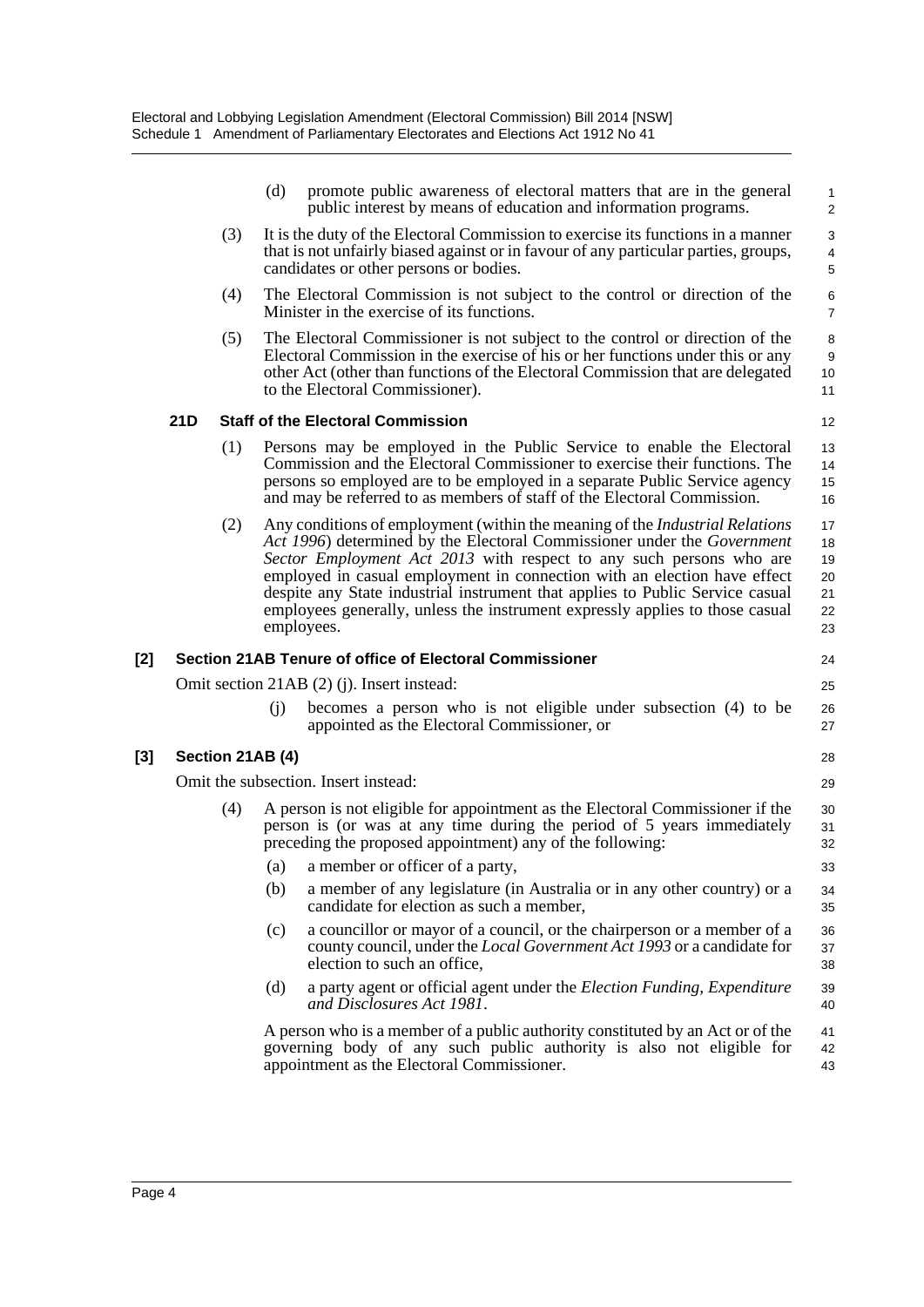Electoral and Lobbying Legislation Amendment (Electoral Commission) Bill 2014 [NSW] Schedule 1 Amendment of Parliamentary Electorates and Elections Act 1912 No 41

| [4] |              | <b>Section 184A</b>       |                    |                                                                                                                                                                                                                                                                                                 | 1                                                    |
|-----|--------------|---------------------------|--------------------|-------------------------------------------------------------------------------------------------------------------------------------------------------------------------------------------------------------------------------------------------------------------------------------------------|------------------------------------------------------|
|     |              | Insert after section 184: |                    |                                                                                                                                                                                                                                                                                                 | 2                                                    |
|     | 184A         |                           |                    | <b>Enforcement powers of Electoral Commission</b>                                                                                                                                                                                                                                               | 3                                                    |
|     |              | (1)                       |                    | For the purpose of enforcing compliance with this Act, the Electoral<br>Commission may exercise any investigative or other functions the Electoral<br>Commission has under the Election Funding, Expenditure and Disclosures<br>Act 1981 for the purpose of enforcing compliance with that Act. | $\overline{4}$<br>$\mathbf 5$<br>6<br>$\overline{7}$ |
|     |              | (2)                       |                    | Accordingly, a reference in sections 110, 110A and 110B of that Act to "this<br>Act" is taken to be a reference to this Act.                                                                                                                                                                    | 8<br>9                                               |
| [5] |              | <b>Schedule 21A</b>       |                    |                                                                                                                                                                                                                                                                                                 | 10                                                   |
|     |              |                           |                    | Insert before Schedule 22:                                                                                                                                                                                                                                                                      | 11                                                   |
|     |              |                           |                    | <b>Schedule 21A Provisions relating to Electoral Commission</b>                                                                                                                                                                                                                                 | 12                                                   |
|     |              |                           |                    | (Section 21B (3))                                                                                                                                                                                                                                                                               | 13                                                   |
|     | 1            |                           | <b>Definitions</b> |                                                                                                                                                                                                                                                                                                 | 14                                                   |
|     |              |                           |                    | In this Schedule:                                                                                                                                                                                                                                                                               | 15                                                   |
|     |              |                           |                    | <i>appointed member</i> means a member of the Electoral Commission (other than<br>the Electoral Commissioner).                                                                                                                                                                                  | 16<br>17                                             |
|     |              |                           |                    | <b>Chairperson</b> means the Chairperson of the Electoral Commission.                                                                                                                                                                                                                           | 18                                                   |
|     |              |                           |                    | deputy means a deputy of an appointed member appointed under this<br>Schedule.                                                                                                                                                                                                                  | 19<br>20                                             |
|     |              |                           |                    | <i>member</i> means a member of the Electoral Commission.                                                                                                                                                                                                                                       | 21                                                   |
|     | $\mathbf{2}$ |                           |                    | Persons not eligible for appointment                                                                                                                                                                                                                                                            | 22                                                   |
|     |              | (1)                       |                    | A person is not eligible for appointment as an appointed member if the person<br>is (or was at any time during the period of 5 years immediately preceding the<br>proposed appointment) any of the following:                                                                                   | 23<br>24<br>25                                       |
|     |              |                           | (a)                | a member or officer of a party,                                                                                                                                                                                                                                                                 | 26                                                   |
|     |              |                           | (b)                | a member of any legislature (in Australia or in any other country) or a<br>candidate for election as such a member,                                                                                                                                                                             | 27<br>28                                             |
|     |              |                           | (c)                | a councillor or mayor of a council, or the chairperson or a member of a<br>county council, under the Local Government Act 1993 or a candidate for<br>election to such an office,                                                                                                                | 29<br>30<br>31                                       |
|     |              |                           | (d)                | a party agent or official agent under the Election Funding, Expenditure<br>and Disclosures Act 1981.                                                                                                                                                                                            | 32<br>33                                             |
|     |              | (2)                       |                    | A person who is a member of a public authority constituted by an Act or of the<br>governing body of any such public authority is also not eligible for<br>appointment as an appointed member.                                                                                                   | 34<br>35<br>36                                       |
|     | 3            |                           |                    | Terms of office of appointed members                                                                                                                                                                                                                                                            | 37                                                   |
|     |              |                           |                    | Subject to this Schedule, an appointed member holds office for such period<br>(not exceeding 7 years) as is specified in the member's instrument of<br>appointment, but is eligible (if otherwise qualified) for re-appointment.                                                                | 38<br>39<br>40                                       |
|     | 4            |                           |                    | <b>Part-time appointments</b>                                                                                                                                                                                                                                                                   | 41                                                   |
|     |              |                           |                    | Appointed members hold office as part-time members.                                                                                                                                                                                                                                             | 42                                                   |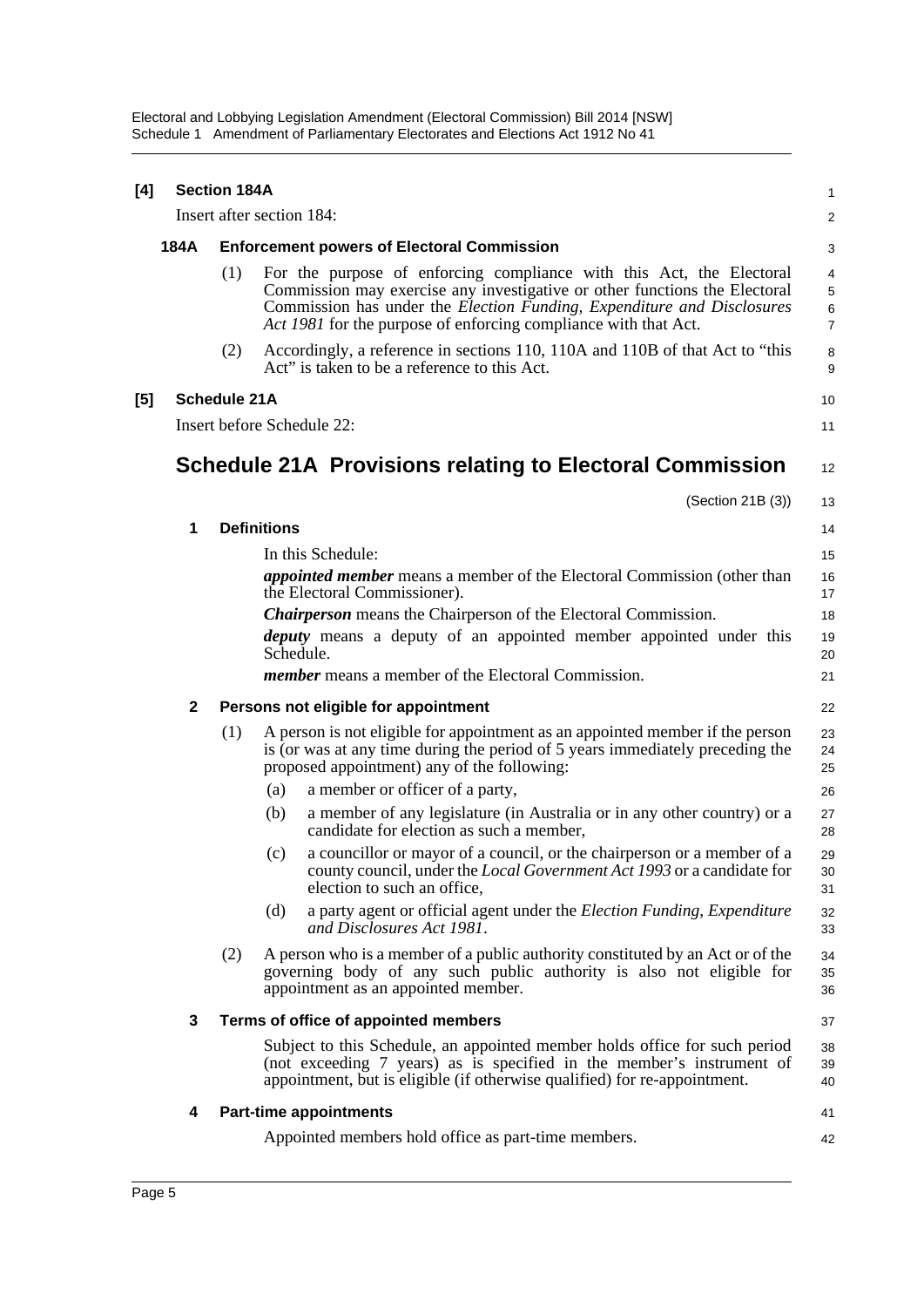### **5 Deputies of appointed members**

| The Governor may, from time to time, appoint a person to be the deputy of an |  |
|------------------------------------------------------------------------------|--|
| appointed member, and may revoke any such appointment.                       |  |

16

20 21

- (2) The deputy of an appointed member must be a person who is eligible for appointment as the appointed member.
- (3) In the absence of an appointed member, the appointed member's deputy may, if available, act in the place of the appointed member.
- (4) While acting in the place of an appointed member, a person has all the functions of the member and is taken to be a member.
- (5) For the purposes of this clause, a vacancy in the office of a member is taken to be an absence of the appointed member.

#### **6 Remuneration of appointed members and deputies**

An appointed member or deputy is entitled to be paid such remuneration (including travelling and subsistence allowances) as the Minister may from time to time determine in respect of the member or deputy.

#### **7 Vacancy in office of appointed members and deputies**

| (1) | The office of an appointed member or deputy becomes vacant if the member | 17 |
|-----|--------------------------------------------------------------------------|----|
|     | or deputy:                                                               |    |
|     | $(a)$ dies, or                                                           |    |

- (b) completes a term of office and is not re-appointed, or
- (c) resigns the office by instrument in writing addressed to the Governor, or
- (d) is removed from office by the Governor under clause 8 (in relation to an appointed member) or clause 5 (in relation to a deputy), or 22 23
- (e) in the case of an appointed member, is absent from 3 consecutive meetings of the Electoral Commission of which reasonable notice has been given to the member personally or by post, except on leave granted by the Governor or unless the deputy of the member was present at any or all of those meetings, or 24 25 26 27 28
- (f) becomes bankrupt, applies to take the benefit of any law for the relief of bankrupt or insolvent debtors, compounds with his or her creditors or makes an assignment of his or her remuneration for their benefit, or
- (g) becomes a mentally incapacitated person, or
- (h) is convicted in New South Wales of an offence that is punishable by imprisonment for 12 months or more or is convicted elsewhere than in New South Wales of an offence that, if committed in New South Wales, would be an offence so punishable, or 33  $34$ 35 36
- (i) is imprisoned in respect of a conviction for an offence punishable in New South Wales by imprisonment or for an offence committed elsewhere than in New South Wales that, if committed in New South Wales, would be an offence so punishable, or 37 38 39 40
- (j) becomes a person who is not eligible under clause 2 to be appointed as the appointed member or deputy. 41 42
- (2) Section 47 (1) (b) of the *Interpretation Act 1987* does not apply to, or to the office of, an appointed member. 43 44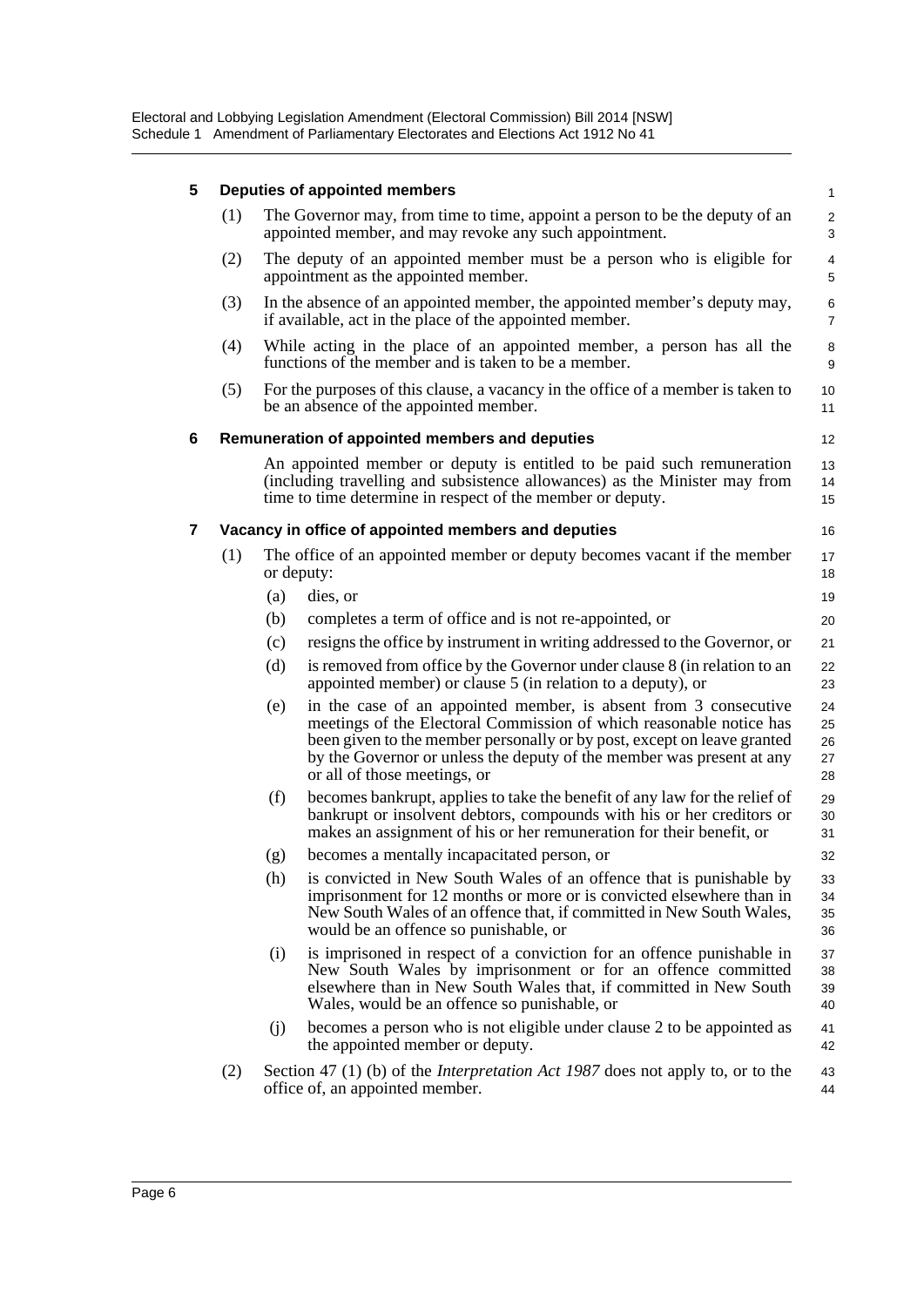| 8  |     |         | Suspension and removal from office of appointed members                                                                                                                                                                                                                                                                    | $\mathbf{1}$             |
|----|-----|---------|----------------------------------------------------------------------------------------------------------------------------------------------------------------------------------------------------------------------------------------------------------------------------------------------------------------------------|--------------------------|
|    |     |         | An appointed member may be suspended from office by the Governor for<br>misbehaviour or incompetence, but cannot be removed from office except in<br>the following manner:                                                                                                                                                 | 2<br>3<br>4              |
|    |     | (a)     | The Minister is to cause to be laid before each House of Parliament a<br>full statement of the grounds of suspension within 7 sitting days of that<br>House after the suspension.                                                                                                                                          | 6<br>7                   |
|    |     | (b)     | An appointed member suspended under this clause is restored to office<br>by force of this Act unless each House of Parliament at the expiry of the<br>period of 21 days from the day when the statement was laid before that<br>House declares by resolution that the appointed member ought to be<br>removed from office. | 8<br>9<br>10<br>11<br>12 |
|    |     | (c)     | If each House of Parliament does so declare within the relevant period<br>of 21 days, the appointed member is to be removed from office by the<br>Governor accordingly.                                                                                                                                                    | 13<br>14<br>15           |
| 9  |     |         | Filling of vacancy in office of appointed member                                                                                                                                                                                                                                                                           | 16                       |
|    |     |         | If the office of any appointed member becomes vacant, a person is, subject to<br>this Act, to be appointed to fill the vacancy.                                                                                                                                                                                            | 17<br>18                 |
| 10 |     |         | <b>Disclosure of pecuniary interests</b>                                                                                                                                                                                                                                                                                   | 19                       |
|    | (1) | If:     |                                                                                                                                                                                                                                                                                                                            | 20                       |
|    |     | (a)     | a member has a direct or indirect pecuniary interest in a matter being<br>considered or about to be considered at a meeting of the Electoral<br>Commission, and                                                                                                                                                            | 21<br>22<br>23           |
|    |     | (b)     | the interest appears to raise a conflict with the proper performance of the<br>member's duties in relation to the consideration of the matter,                                                                                                                                                                             | 24<br>25                 |
|    |     |         | the member must, as soon as possible after the relevant facts have come to the<br>member's knowledge, disclose the nature of the interest at a meeting of the<br>Electoral Commission.                                                                                                                                     | 26<br>27<br>28           |
|    | (2) | member: | A disclosure by a member at a meeting of the Electoral Commission that the                                                                                                                                                                                                                                                 | 29<br>30                 |
|    |     | (a)     | is a member, or is in the employment, of a specified company or other<br>body, or                                                                                                                                                                                                                                          | 31<br>32                 |
|    |     | (b)     | is a partner, or is in the employment, of a specified person, or                                                                                                                                                                                                                                                           | 33                       |
|    |     | (c)     | has some other specified interest relating to a specified company or<br>other body or to a specified person,                                                                                                                                                                                                               | 34<br>35                 |
|    |     |         | is a sufficient disclosure of the nature of the interest in any matter relating to<br>that company or other body or to that person that may arise after the date of<br>the disclosure and that is required to be disclosed under subclause (1).                                                                            | 36<br>37<br>38           |
|    | (3) |         | Particulars of any disclosure made under this clause must be recorded by the<br>Electoral Commission in a book kept for the purpose and that book must be<br>open at all reasonable hours to inspection by any person on payment of the fee<br>determined by the Electoral Commission.                                     | 39<br>40<br>41<br>42     |
|    | (4) |         | After a member has disclosed the nature of an interest in any matter, the<br>member must not, unless the Minister or the Electoral Commission otherwise<br>determines:                                                                                                                                                     | 43<br>44<br>45           |
|    |     | (a)     | be present during any deliberation of the Electoral Commission with<br>respect to the matter, or                                                                                                                                                                                                                           | 46<br>47                 |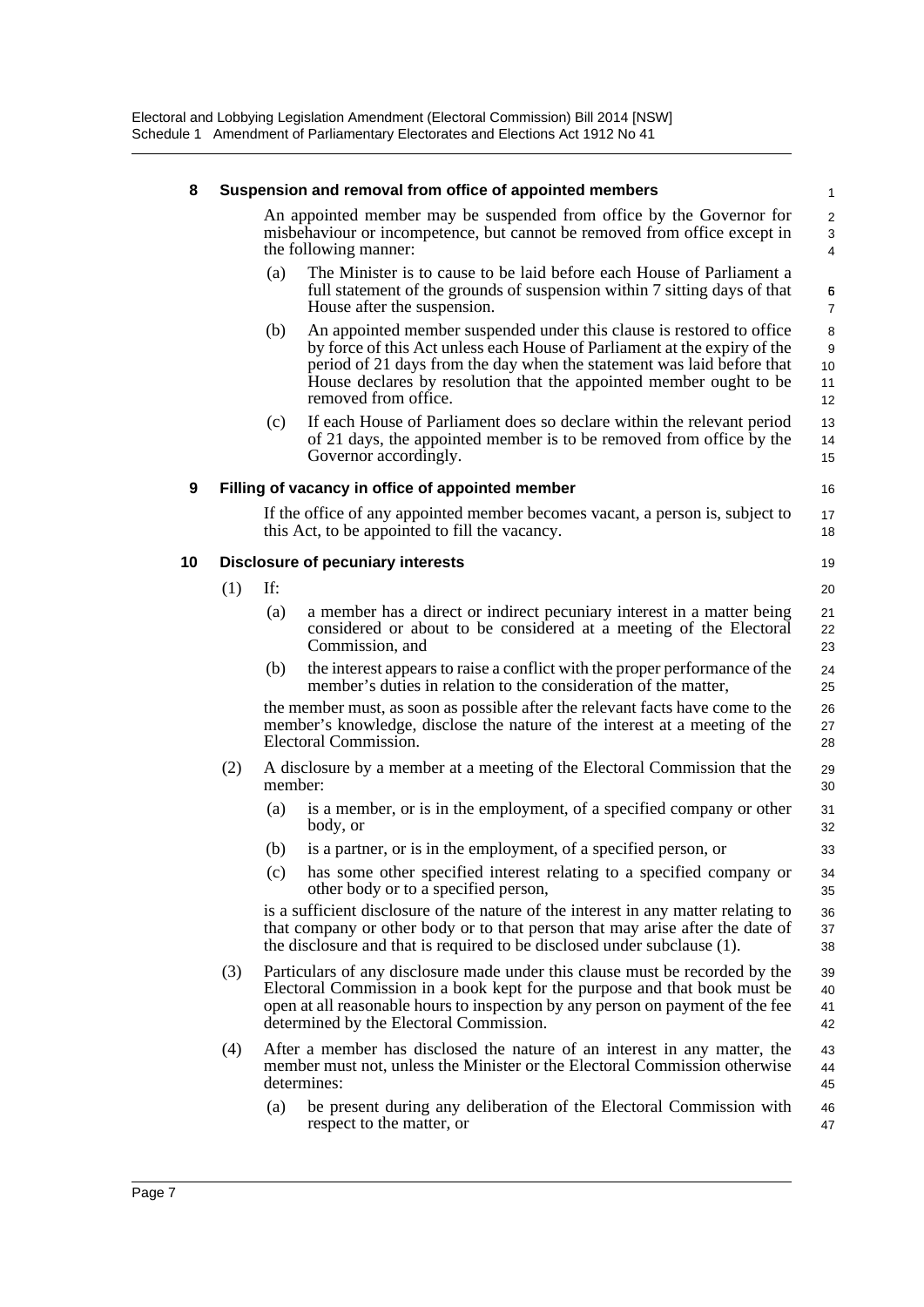|    |        | take part in any decision of the Electoral Commission with respect to the<br>(b)<br>matter.                                                                                                                                                                                                                                                                                                                                     | $\mathbf{1}$<br>$\overline{2}$   |
|----|--------|---------------------------------------------------------------------------------------------------------------------------------------------------------------------------------------------------------------------------------------------------------------------------------------------------------------------------------------------------------------------------------------------------------------------------------|----------------------------------|
|    | (5)    | For the purposes of the making of a determination by the Electoral<br>Commission under subclause (4), a member who has a direct or indirect<br>pecuniary interest in a matter to which the disclosure relates must not:                                                                                                                                                                                                         | 3<br>4<br>5                      |
|    |        | (a)<br>be present during any deliberation of the Electoral Commission for the<br>purpose of making the determination, or                                                                                                                                                                                                                                                                                                        | 6<br>$\overline{7}$              |
|    |        | take part in the making by the Electoral Commission of the<br>(b)<br>determination.                                                                                                                                                                                                                                                                                                                                             | 8<br>9                           |
|    | (6)    | A contravention of this clause does not invalidate any decision of the Electoral<br>Commission.                                                                                                                                                                                                                                                                                                                                 | 10<br>11                         |
| 11 |        | <b>Effect of certain other Acts</b>                                                                                                                                                                                                                                                                                                                                                                                             | 12                               |
|    | (1)    | The provisions of the <i>Government Sector Employment Act 2013</i> relating to the<br>employment of Public Service employees do not apply to an appointed<br>member.                                                                                                                                                                                                                                                            | 13<br>14<br>15                   |
|    | (2)    | If by or under any Act provision is made:                                                                                                                                                                                                                                                                                                                                                                                       | 16                               |
|    |        | (a)<br>requiring a person who is the holder of a specified office to devote the<br>whole of his or her time to the duties of that office, or                                                                                                                                                                                                                                                                                    | 17<br>18                         |
|    |        | prohibiting the person from engaging in employment outside the duties<br>(b)<br>of that office.                                                                                                                                                                                                                                                                                                                                 | 19<br>20                         |
|    |        | the provision does not operate to disqualify the person from holding that office<br>and also the office of an appointed member or from accepting and retaining<br>any remuneration payable to the person under this Act as a member.                                                                                                                                                                                            | 21<br>22<br>23                   |
| 12 |        | <b>Personal liability</b>                                                                                                                                                                                                                                                                                                                                                                                                       | 24                               |
|    |        | A matter or thing done or omitted to be done by the Electoral Commission, a<br>member of the Electoral Commission or a person acting under the direction of<br>the Electoral Commission does not, if the matter or thing was done or omitted<br>to be done in good faith for the purpose of executing this or any other Act,<br>subject a member or a person so acting personally to any action, liability, claim<br>or demand. | 25<br>26<br>27<br>28<br>29<br>30 |
| 13 |        | <b>General procedure</b>                                                                                                                                                                                                                                                                                                                                                                                                        | 31                               |
|    |        | The procedure for the calling of meetings of the Electoral Commission and for<br>the conduct of business at those meetings is, subject to this Act and the<br>regulations, to be as determined by the Electoral Commission.                                                                                                                                                                                                     | 32<br>33<br>34                   |
| 14 | Quorum |                                                                                                                                                                                                                                                                                                                                                                                                                                 | 35                               |
|    |        | The quorum for a meeting of the Electoral Commission is 2 members (one of<br>whom is the Chairperson of the Commission or the deputy of the Chairperson).                                                                                                                                                                                                                                                                       | 36<br>37                         |
| 15 |        | <b>Presiding member</b>                                                                                                                                                                                                                                                                                                                                                                                                         | 38                               |
|    | (1)    | The Chairperson (or, in the absence of the Chairperson, the deputy of the<br>Chairperson) is to preside at a meeting of the Electoral Commission.                                                                                                                                                                                                                                                                               | 39<br>40                         |
|    | (2)    | The presiding member has a deliberative vote and, in the event of an equality<br>of votes, has a second or casting vote.                                                                                                                                                                                                                                                                                                        | 41<br>42                         |
|    |        |                                                                                                                                                                                                                                                                                                                                                                                                                                 |                                  |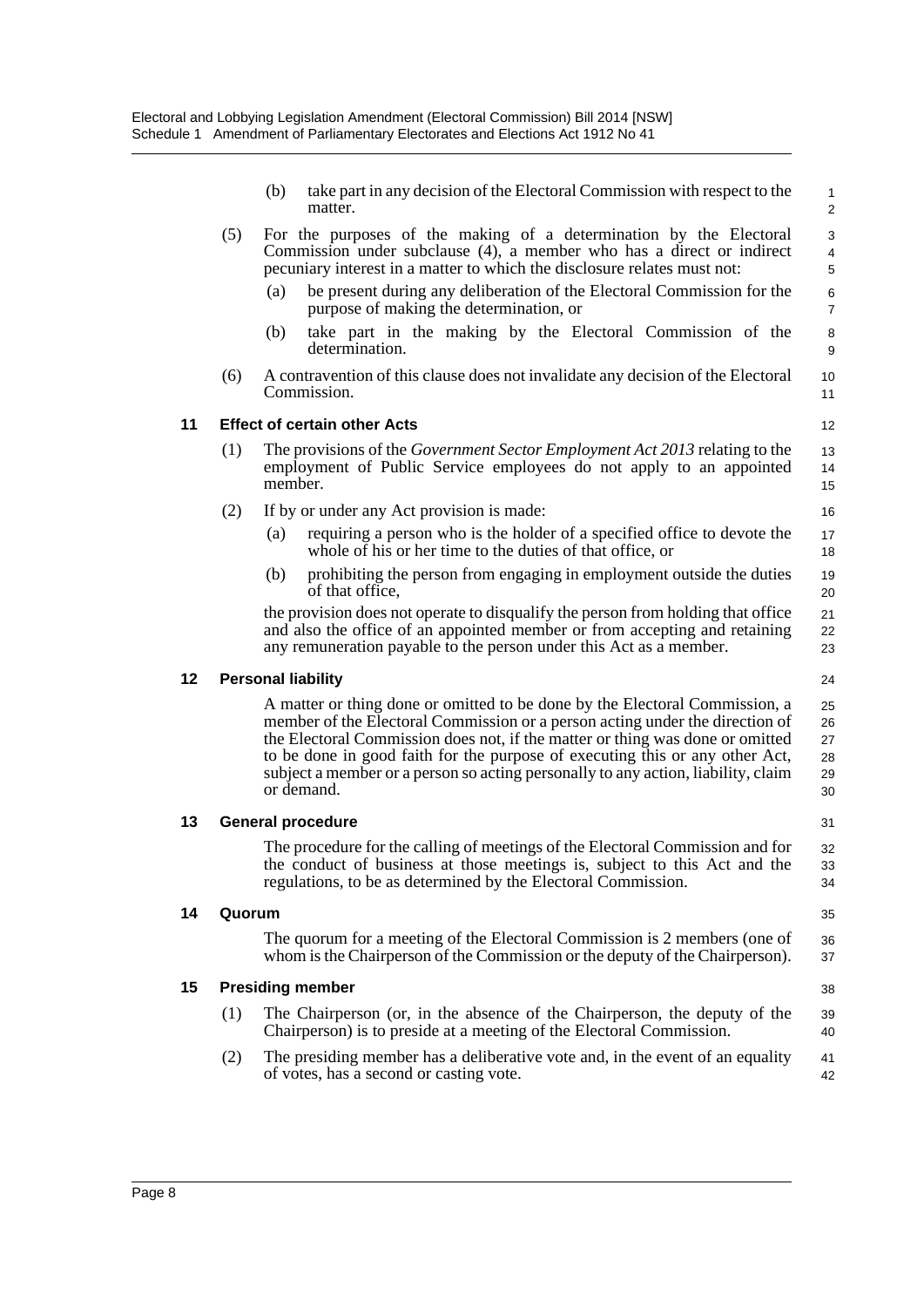### **16 Voting**

A decision supported by a majority of the votes cast at a meeting of the Electoral Commission at which a quorum is present is the decision of the Electoral Commission.

15

17

### **17 Transaction of business outside meetings or by telephone**

- (1) The Electoral Commission may, if it thinks fit, transact any of its business by the circulation of papers among all the members of the Electoral Commission for the time being, and a resolution in writing approved in writing by a majority of those members is taken to be a decision of the Electoral Commission made at a meeting of the Electoral Commission. 10
- (2) The Electoral Commission may, if it thinks fit, transact any of its business at a meeting at which members (or some members) participate by telephone or other electronic means, but only if any member who speaks on a matter before the meeting can be heard by the other members. 11 12 13 14
- (3) For the purposes of:
	- (a) the approval of a resolution under subclause (1), or 16
	- (b) a meeting held in accordance with subclause (2),

the Chairperson and each other member have the same voting rights as they have at an ordinary meeting of the Electoral Commission. 18 19

- (4) A resolution approved under subclause (1) is, subject to the regulations, to be recorded in the minutes of the meetings of the Electoral Commission. 20 21
- (5) Papers may be circulated among the members for the purposes of subclause (1) by electronic means. 22 23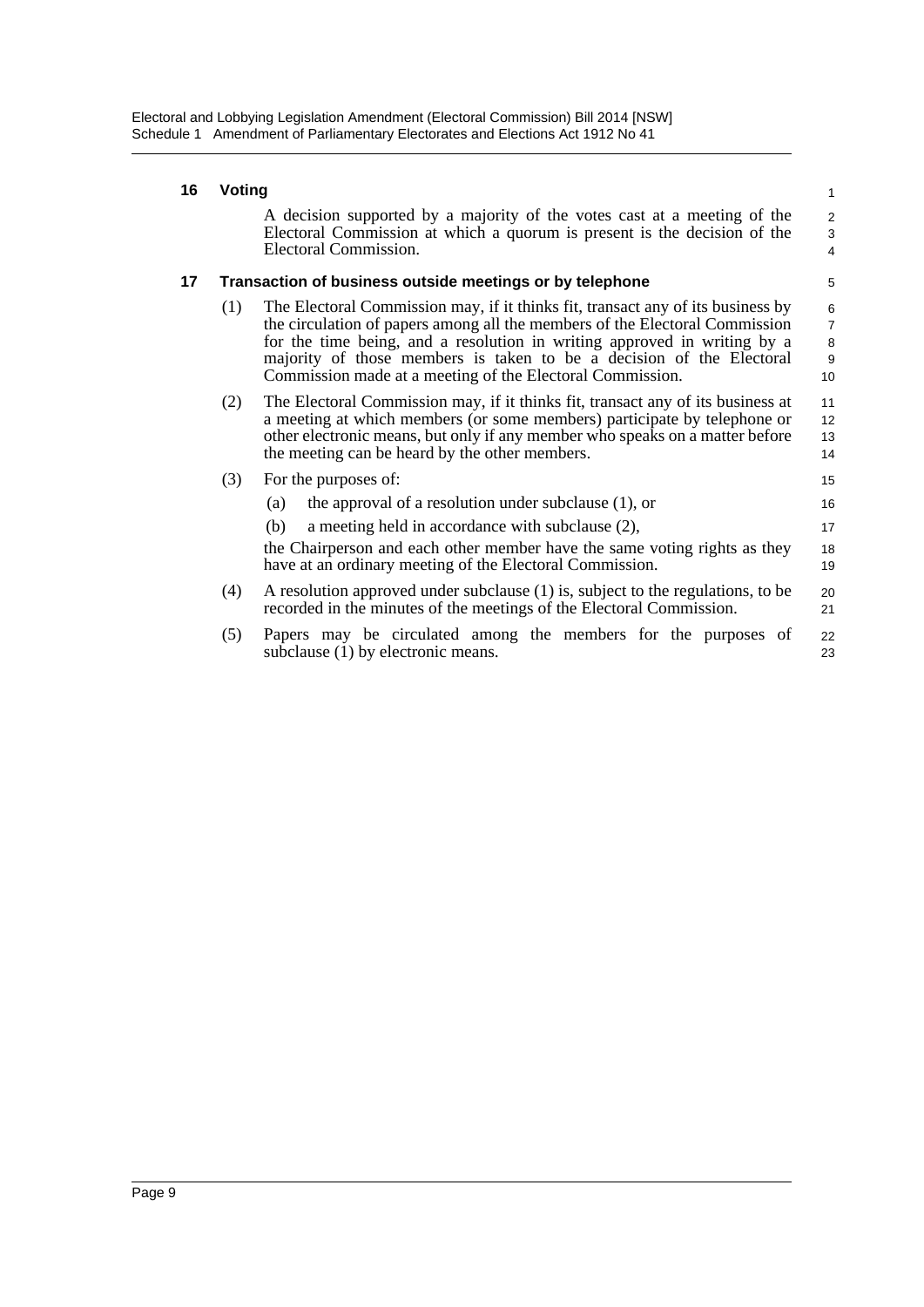<span id="page-14-0"></span>

|       |    | <b>Schedule 2</b>            |           | <b>Amendment of Election Funding, Expenditure</b><br>and Disclosures Act 1981 No 78                                                                                                                       | $\mathbf{1}$<br>$\overline{2}$ |
|-------|----|------------------------------|-----------|-----------------------------------------------------------------------------------------------------------------------------------------------------------------------------------------------------------|--------------------------------|
| $[1]$ |    | Long title                   |           |                                                                                                                                                                                                           | 3                              |
|       |    |                              |           | Omit "to constitute the Election Funding Authority of New South Wales,".                                                                                                                                  | 4                              |
| $[2]$ |    |                              |           | The whole Act (other than Schedule 2 and any provisions omitted by this Act)                                                                                                                              | 5                              |
|       |    |                              |           | Omit "Authority" and "Authority's" wherever occurring.                                                                                                                                                    | 6                              |
|       |    |                              |           | Insert instead "Electoral Commission" and "Electoral Commission's", respectively.                                                                                                                         | $\overline{7}$                 |
| $[3]$ |    | <b>Section 4 Definitions</b> |           |                                                                                                                                                                                                           | 8                              |
|       |    | from section $4(1)$ .        |           | Omit the definitions of <i>alternate</i> , <i>appointed member</i> , <i>Authority</i> , <i>Chairperson</i> and <i>member</i>                                                                              | $9\,$<br>10                    |
|       |    |                              |           | Insert in alphabetical order:                                                                                                                                                                             | 11                             |
|       |    |                              |           | <b>Electoral Commission</b> means the New South Wales Electoral Commission<br>constituted under the Parliamentary Electorates and Elections Act 1912.                                                     | 12<br>13                       |
| [4]   |    | <b>Section 4A</b>            |           |                                                                                                                                                                                                           | 14                             |
|       |    | Insert after section 4:      |           |                                                                                                                                                                                                           | 15                             |
|       | 4A | <b>Objects of Act</b>        |           |                                                                                                                                                                                                           | 16                             |
|       |    |                              |           | The objects of this Act are as follows:                                                                                                                                                                   | 17                             |
|       |    |                              | (a)       | to establish a fair and transparent election funding, expenditure and<br>disclosure scheme,                                                                                                               | 18<br>19                       |
|       |    |                              | (b)       | to facilitate public awareness of political donations,                                                                                                                                                    | 20                             |
|       |    |                              | (c)       | to help prevent corruption and undue influence in the government of the<br>State,                                                                                                                         | 21<br>22                       |
|       |    |                              | (d)       | to provide for the effective administration of public funding of<br>elections, recognising the importance of the appropriate use of public<br>revenue for that purpose,                                   | 23<br>24<br>25                 |
|       |    |                              | (e)       | to promote compliance by parties, elected members, candidates, groups,<br>agents, third-party campaigners and donors with the requirements of the<br>election funding, expenditure and disclosure scheme. | 26<br>27<br>28                 |
| [5]   |    |                              |           | <b>Part 2 The Election Funding Authority</b>                                                                                                                                                              | 29                             |
|       |    | Omit the Part.               |           |                                                                                                                                                                                                           | 30                             |
| [6]   |    | <b>Section 22</b>            |           |                                                                                                                                                                                                           | 31                             |
|       |    |                              |           | Omit the section. Insert instead:                                                                                                                                                                         | 32                             |
|       | 22 |                              |           | <b>General functions</b>                                                                                                                                                                                  | 33                             |
|       |    | (1)                          | this Act. | The Electoral Commission has the functions conferred or imposed on it under                                                                                                                               | 34<br>35                       |
|       |    | (2)                          |           | The Electoral Commission is to have regard to the objects of this Act in<br>exercising its functions under this Act.                                                                                      | 36<br>37                       |
| $[7]$ |    | <b>Section 24 Guidelines</b> |           |                                                                                                                                                                                                           | 38                             |
|       |    |                              |           | Omit "and Part 2" wherever occurring.                                                                                                                                                                     | 39                             |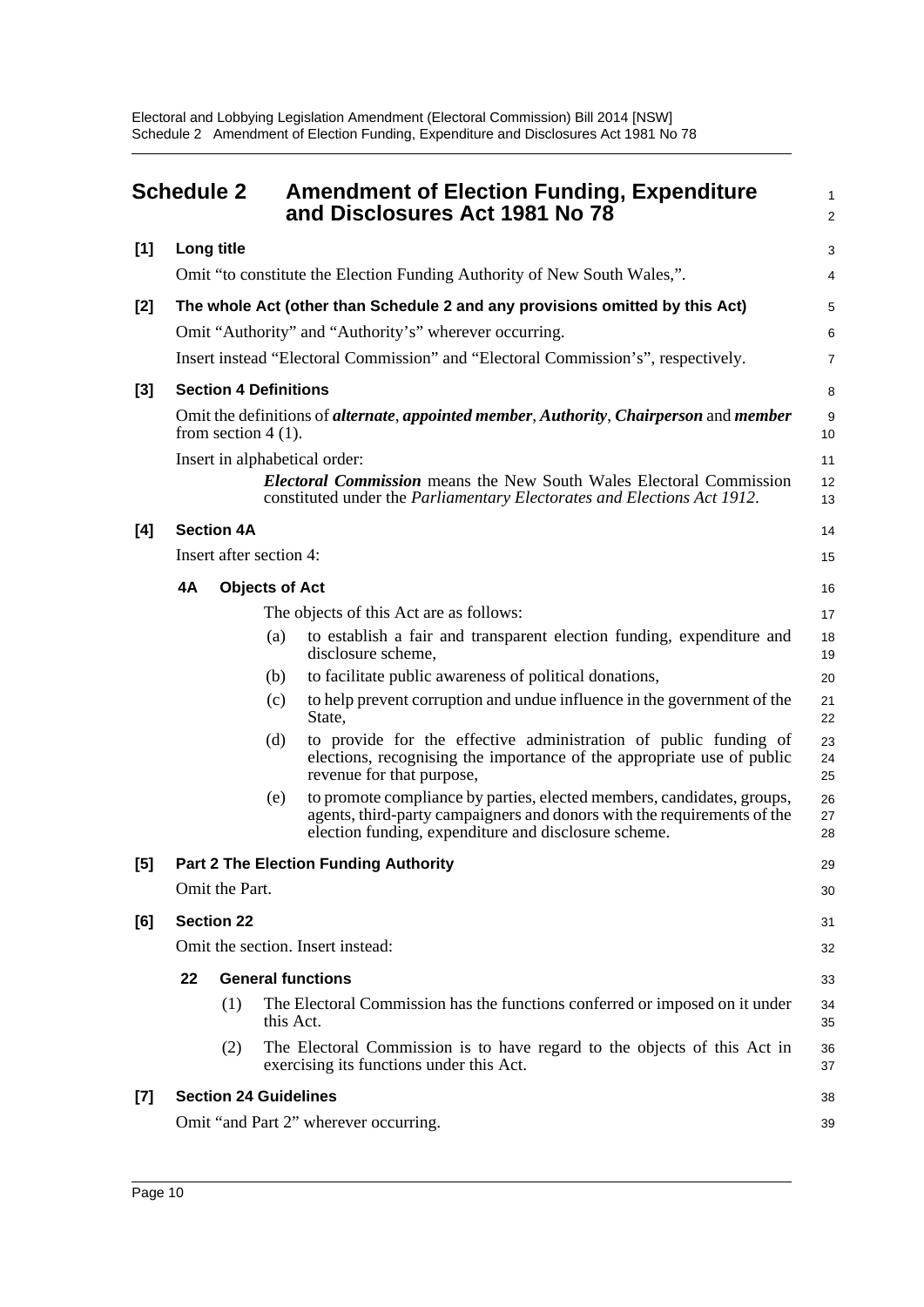Electoral and Lobbying Legislation Amendment (Electoral Commission) Bill 2014 [NSW] Schedule 2 Amendment of Election Funding, Expenditure and Disclosures Act 1981 No 78

| [8]    | <b>Section 25 Research</b> |                                                                                                                                                                                                                                                                                                    | 1                    |
|--------|----------------------------|----------------------------------------------------------------------------------------------------------------------------------------------------------------------------------------------------------------------------------------------------------------------------------------------------|----------------------|
|        | Omit the section.          |                                                                                                                                                                                                                                                                                                    | 2                    |
| [9]    |                            | <b>Section 99 Funding of other expenses</b>                                                                                                                                                                                                                                                        | 3                    |
|        |                            | Omit section 99 (2) and omit "and subsection (2)" from section 99 (1).                                                                                                                                                                                                                             | 4                    |
| $[10]$ | Omit the section.          | <b>Section 104 Shortened references to Authority</b>                                                                                                                                                                                                                                               | 5<br>6               |
| $[11]$ |                            | Section 105 Proof of certain matters not required                                                                                                                                                                                                                                                  | 7                    |
|        | Omit the section.          |                                                                                                                                                                                                                                                                                                    | 8                    |
| $[12]$ |                            | <b>Section 107 Reports to Parliament</b>                                                                                                                                                                                                                                                           | 9                    |
|        | (3).                       | Insert "under this Act" after "work and activities" wherever occurring in section 107 (2) and                                                                                                                                                                                                      | 10<br>11             |
| $[13]$ |                            | <b>Section 115 Delegation</b>                                                                                                                                                                                                                                                                      | 12                   |
|        | Omit the section.          |                                                                                                                                                                                                                                                                                                    | 13                   |
| $[14]$ |                            | Schedule 2 Savings, transitional and other provisions                                                                                                                                                                                                                                              | 14                   |
|        | Omit Part 1.               |                                                                                                                                                                                                                                                                                                    | 15                   |
| $[15]$ | <b>Schedule 2</b>          |                                                                                                                                                                                                                                                                                                    | 16                   |
|        |                            | Insert at the end of the Schedule with appropriate Part and clause numbers:                                                                                                                                                                                                                        | 17                   |
|        | <b>Part</b>                | <b>Provisions consequent on enactment of Electoral</b><br>and Lobbying Legislation Amendment (Electoral<br><b>Commission) Act 2014</b>                                                                                                                                                             | 18<br>19<br>20       |
|        |                            | <b>Abolition of Election Funding Authority</b>                                                                                                                                                                                                                                                     | 21                   |
|        | (1)                        | The Election Funding Authority is abolished.                                                                                                                                                                                                                                                       | 22                   |
|        | (2)                        | Each person who holds office as a member (or alternate member) of the<br>Election Funding Authority ceases to hold office as such a member.                                                                                                                                                        | 23<br>24             |
|        | (3)                        | A person who ceases to hold office as a member (or alternate member) of the<br>Election Funding Authority is not entitled to any remuneration or<br>compensation because of the loss of that office.                                                                                               | 25<br>26<br>27       |
|        | (4)                        | The assets, rights and liabilities (if any) of the Election Funding Authority<br>become the assets, rights and liabilities of the Electoral Commission.                                                                                                                                            | 28<br>29             |
|        | (5)                        | The Electoral Commission is taken to be a continuation of the Election<br>Funding Authority.                                                                                                                                                                                                       | 30<br>31             |
|        | (6)                        | Unless the context otherwise requires, a reference in any other Act or in any<br>instrument made under another Act to the Election Funding Authority is to be<br>read as a reference to the Electoral Commission.                                                                                  | 32<br>33<br>34       |
|        | (7)                        | In this clause:                                                                                                                                                                                                                                                                                    | 35                   |
|        |                            | <b>assets</b> means any legal or equitable estate or interest (whether present or future<br>and whether vested or contingent and whether personal or assignable) in real<br>or personal property of any description (including money), and includes<br>securities, choses in action and documents. | 36<br>37<br>38<br>39 |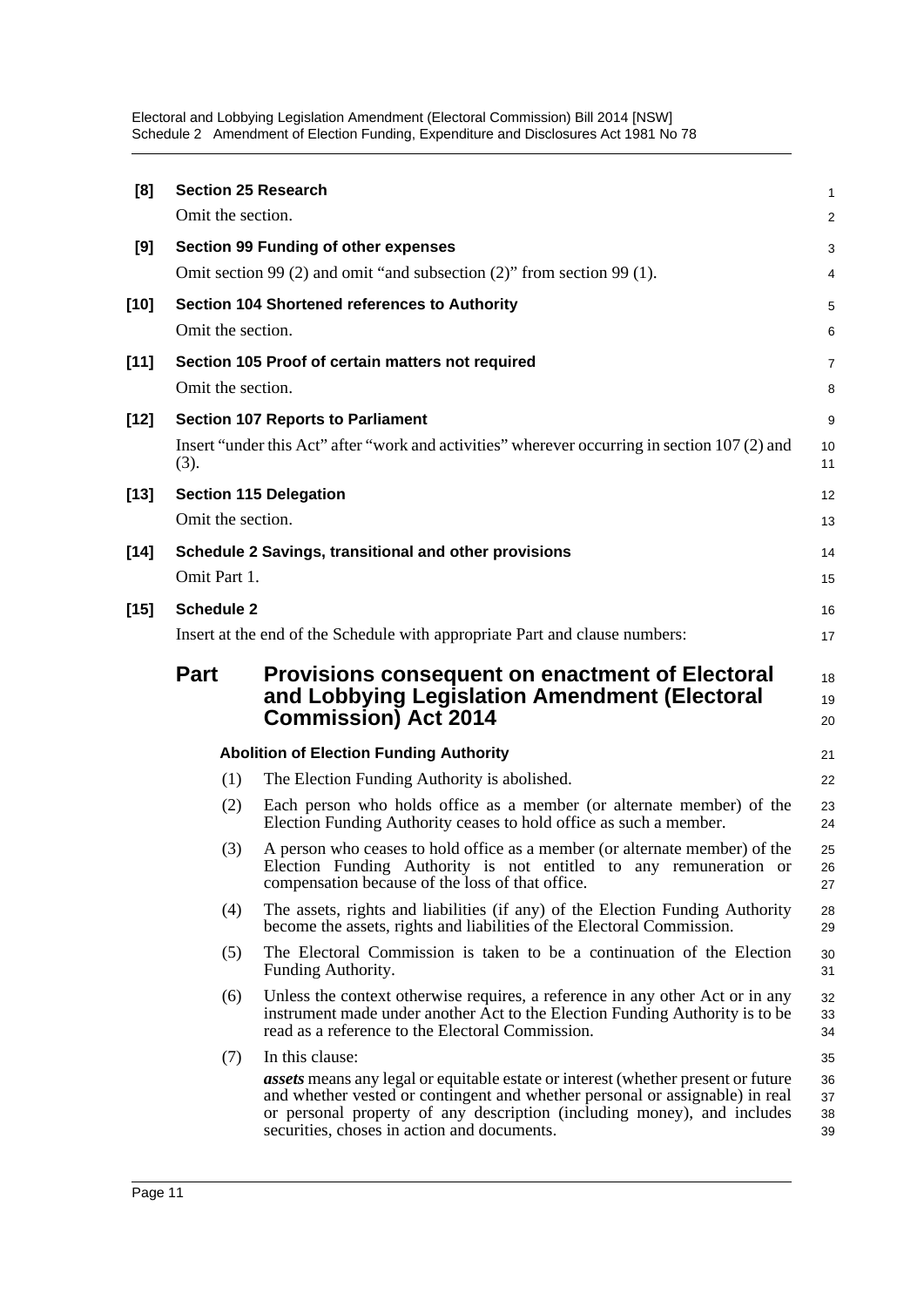| <i>liabilities</i> means all liabilities, debts and obligations (whether present or future<br>and whether vested or contingent and whether personal or assignable).                                                                                                                                               | $\mathbf{1}$<br>$\mathfrak{p}$ |
|-------------------------------------------------------------------------------------------------------------------------------------------------------------------------------------------------------------------------------------------------------------------------------------------------------------------|--------------------------------|
| rights means all rights, powers, privileges and immunities (whether present or<br>future and whether vested or contingent and whether personal or assignable).                                                                                                                                                    | 3<br>$\overline{4}$            |
| <b>Existing delegations</b>                                                                                                                                                                                                                                                                                       | 5                              |
| Any delegation of a function under section 115 and in force immediately<br>before the repeal of that section by the <i>Electoral and Lobbying Legislation</i><br><i>Amendment (Electoral Commission) Act 2014</i> is taken to be a delegation of the<br>function by the Electoral Commission to the Commissioner. | 6<br>$\overline{7}$<br>8<br>9  |
| <b>General savings provision</b>                                                                                                                                                                                                                                                                                  | 10 <sup>1</sup>                |
| Subject to this Part and the regulations, anything done under or for the<br>purposes of a provision of this Act by the Election Funding Authority before                                                                                                                                                          | 11<br>12                       |
| its abolition is, to the extent that the thing has effect immediately before its<br>abolition, taken to have been done by the Electoral Commission.                                                                                                                                                               | 13<br>14                       |
|                                                                                                                                                                                                                                                                                                                   |                                |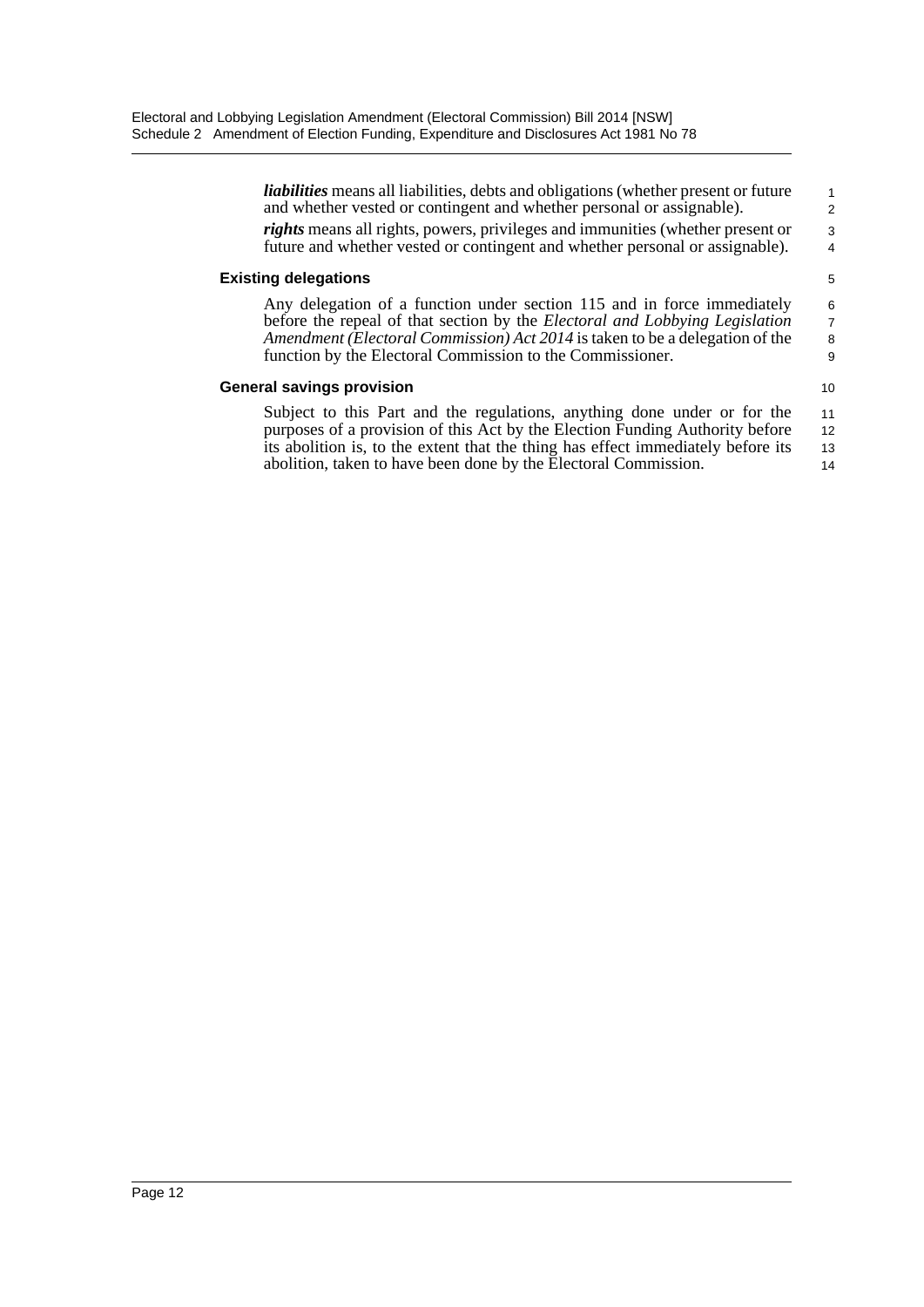<span id="page-17-0"></span>

| <b>Schedule 3</b> |                  |     | <b>Amendment of Lobbying of Government Officials</b><br><b>Act 2011 No 5</b> |                                                                                                                                                                                                                                              | 1<br>$\overline{c}$  |
|-------------------|------------------|-----|------------------------------------------------------------------------------|----------------------------------------------------------------------------------------------------------------------------------------------------------------------------------------------------------------------------------------------|----------------------|
| [1]               | <b>Section 3</b> |     |                                                                              |                                                                                                                                                                                                                                              | 3                    |
|                   |                  |     |                                                                              | Omit the section. Insert instead:                                                                                                                                                                                                            | 4                    |
|                   | 3                |     | <b>Definitions</b>                                                           |                                                                                                                                                                                                                                              |                      |
|                   |                  |     |                                                                              |                                                                                                                                                                                                                                              | 5                    |
|                   |                  | (1) |                                                                              | In this Act:                                                                                                                                                                                                                                 | 6                    |
|                   |                  |     |                                                                              | <i>communicate</i> includes communicate in person, in writing, by telephone or by<br>email or other electronic means.                                                                                                                        | $\overline{7}$<br>8  |
|                   |                  |     |                                                                              | <b>Electoral Commission</b> means the New South Wales Electoral Commission<br>constituted under the <i>Parliamentary Electorates and Elections Act 1912</i> .                                                                                | 9<br>10              |
|                   |                  |     |                                                                              | <b>Government official</b> means any of the following:                                                                                                                                                                                       | 11                   |
|                   |                  |     | (a)                                                                          | a Minister or Parliamentary Secretary,                                                                                                                                                                                                       | 12                   |
|                   |                  |     | (b)                                                                          | a staff member of a Minister or Parliamentary Secretary (including a<br>staff member in an electorate office),                                                                                                                               | 13<br>14             |
|                   |                  |     | (c)                                                                          | the head of a Public Service agency,                                                                                                                                                                                                         | 15                   |
|                   |                  |     | (d)                                                                          | a person employed in the Public Service of New South Wales, the<br>Transport Service of New South Wales or any other service of the<br>Crown,                                                                                                | 16<br>17<br>18       |
|                   |                  |     | (e)                                                                          | an individual who is engaged under a contract to provide services to or<br>on behalf of the Public Service of New South Wales, the Transport<br>Service of New South Wales or any other service of the Crown,                                | 19<br>20<br>21       |
|                   |                  |     | (f)                                                                          | a member (however expressed) of, or of the governing body of, a<br>statutory body,                                                                                                                                                           | 22<br>23             |
|                   |                  |     |                                                                              | but does not include (except in Parts 5 and 6) a local government official.                                                                                                                                                                  | 24                   |
|                   |                  |     |                                                                              | <i>lobbying</i> —see section 4.                                                                                                                                                                                                              | 25                   |
|                   |                  |     |                                                                              | <i>lobbyist</i> means:                                                                                                                                                                                                                       | 26                   |
|                   |                  |     | (a)                                                                          | a third-party lobbyist, or                                                                                                                                                                                                                   | 27                   |
|                   |                  |     | (b)                                                                          | any other individual or body that lobbies Government officials<br>(including an individual engaged to undertake lobbying for a third-party<br>lobbyist).                                                                                     | 28<br>29<br>30       |
|                   |                  |     |                                                                              | Lobbyists Code means the Lobbyists Code of Conduct prescribed by the<br>regulations under Part 2.                                                                                                                                            | 31<br>32             |
|                   |                  |     |                                                                              | Lobbyists Register means the Register of Third-Party Lobbyists established<br>under Part 3.                                                                                                                                                  | 33<br>34             |
|                   |                  |     | Part 4.                                                                      | Lobbyists Watch List means the Lobbyists Watch List established under                                                                                                                                                                        | 35<br>36             |
|                   |                  |     | 1912.                                                                        | <i>officer of a registered political party</i> means a person who is occupying or<br>acting in an office or position concerned with the management of a party<br>registered under Part 4A of the Parliamentary Electorates and Elections Act | 37<br>38<br>39<br>40 |
|                   |                  |     |                                                                              | <i>planning application</i> means an application or request by a person (other than<br>a public authority within the meaning of the <i>Environmental Planning and</i><br>Assessment Act 1979):                                               | 41<br>42<br>43       |
|                   |                  |     | (a)                                                                          | to initiate the making of an environmental planning instrument or plan<br>under that Act in relation to any development, project or activity on a<br>particular site, or                                                                     | 44<br>45<br>46       |
|                   |                  |     |                                                                              |                                                                                                                                                                                                                                              |                      |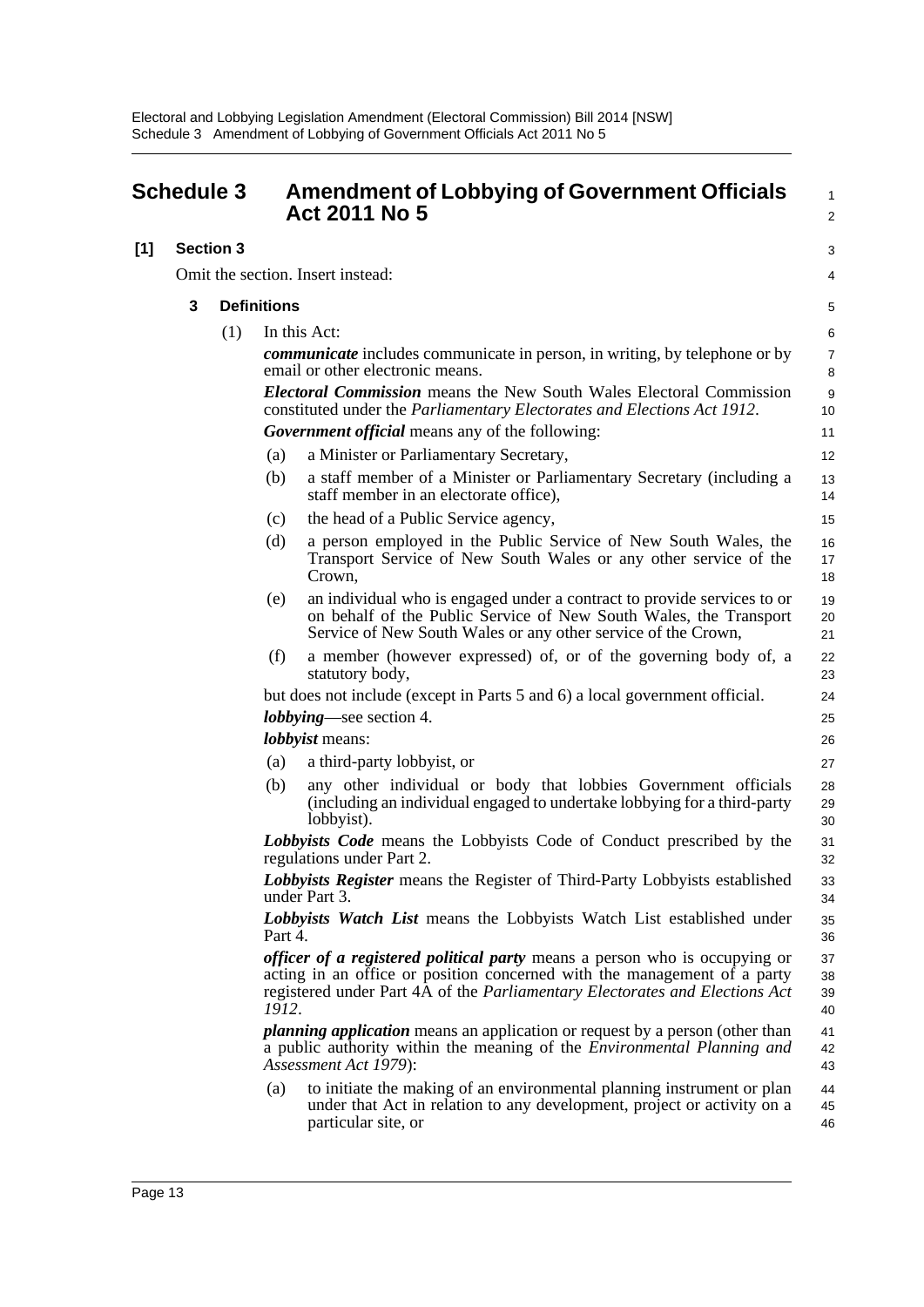|       |                  |                         | (b) | for consent to, or approval of, any development, project or activity<br>under that Act or for the modification of any such consent or approval.                                                                                                                             | 1<br>$\overline{\mathbf{c}}$ |
|-------|------------------|-------------------------|-----|-----------------------------------------------------------------------------------------------------------------------------------------------------------------------------------------------------------------------------------------------------------------------------|------------------------------|
|       |                  |                         |     | success fee—see section 14.                                                                                                                                                                                                                                                 | 3                            |
|       |                  |                         |     | <i>third-party lobbyist</i> means an individual or body carrying on the business<br>(generally for money or other valuable consideration) of lobbying<br>Government officials on behalf of another individual or body, and:                                                 | 4<br>5<br>6                  |
|       |                  |                         | (a) | includes an individual or body included in this definition by the<br>regulations, but                                                                                                                                                                                       | $\overline{7}$<br>8          |
|       |                  |                         | (b) | does not include an individual or body excluded from this definition by<br>the regulations.                                                                                                                                                                                 | 9<br>10                      |
|       |                  | (2)                     |     | Notes included in this Act do not form part of this Act.                                                                                                                                                                                                                    | 11                           |
| $[2]$ | <b>Section 4</b> |                         |     |                                                                                                                                                                                                                                                                             | 12                           |
|       |                  | Insert after section 3: |     |                                                                                                                                                                                                                                                                             | 13                           |
|       | 4                |                         |     | <b>Meaning of "lobbying"</b>                                                                                                                                                                                                                                                | 14                           |
|       |                  | (1)                     |     | For the purposes of this Act, <i>lobbying</i> a Government official means<br>communicating with the official for the purpose of representing the interests<br>of others in relation to any of the following:                                                                | 15<br>16<br>17               |
|       |                  |                         | (a) | legislation or proposed legislation or a government decision or policy or<br>proposed government decision or policy,                                                                                                                                                        | 18<br>19                     |
|       |                  |                         | (b) | a planning application,                                                                                                                                                                                                                                                     | 20                           |
|       |                  |                         | (c) | the exercise by the official of his or her official functions.                                                                                                                                                                                                              | 21                           |
|       |                  | (2)                     |     | Lobbying extends to:                                                                                                                                                                                                                                                        | 22                           |
|       |                  |                         | (a) | any such communication whether or not in the course of carrying on the<br>business of lobbying Government officials, and                                                                                                                                                    | 23<br>24                     |
|       |                  |                         | (b) | any such communication by a person who works for an organisation for<br>the purpose of representing the interests of the organisation or its<br>members, and                                                                                                                | 25<br>26<br>27               |
|       |                  |                         | (c) | any such communication for the purpose of representing community<br>interests, and                                                                                                                                                                                          | 28<br>29                     |
|       |                  |                         | (d) | any communication included in this definition by the regulations.                                                                                                                                                                                                           | 30                           |
|       |                  | (3)                     |     | However, lobbying does not include:                                                                                                                                                                                                                                         | 31                           |
|       |                  |                         | (a) | any communication by a member of Parliament acting in the ordinary<br>course of his or her duties as a member (or any communication by a<br>constituent of a member of Parliament in the ordinary course of seeking<br>electorate advice or assistance from the member), or | 32<br>33<br>34<br>35         |
|       |                  |                         | (b) | any communication by a Government official acting in the ordinary<br>course of his or her duties as a Government official, or                                                                                                                                               | 36<br>37                     |
|       |                  |                         | (c) | any communication excluded from this definition by the regulations.                                                                                                                                                                                                         | 38                           |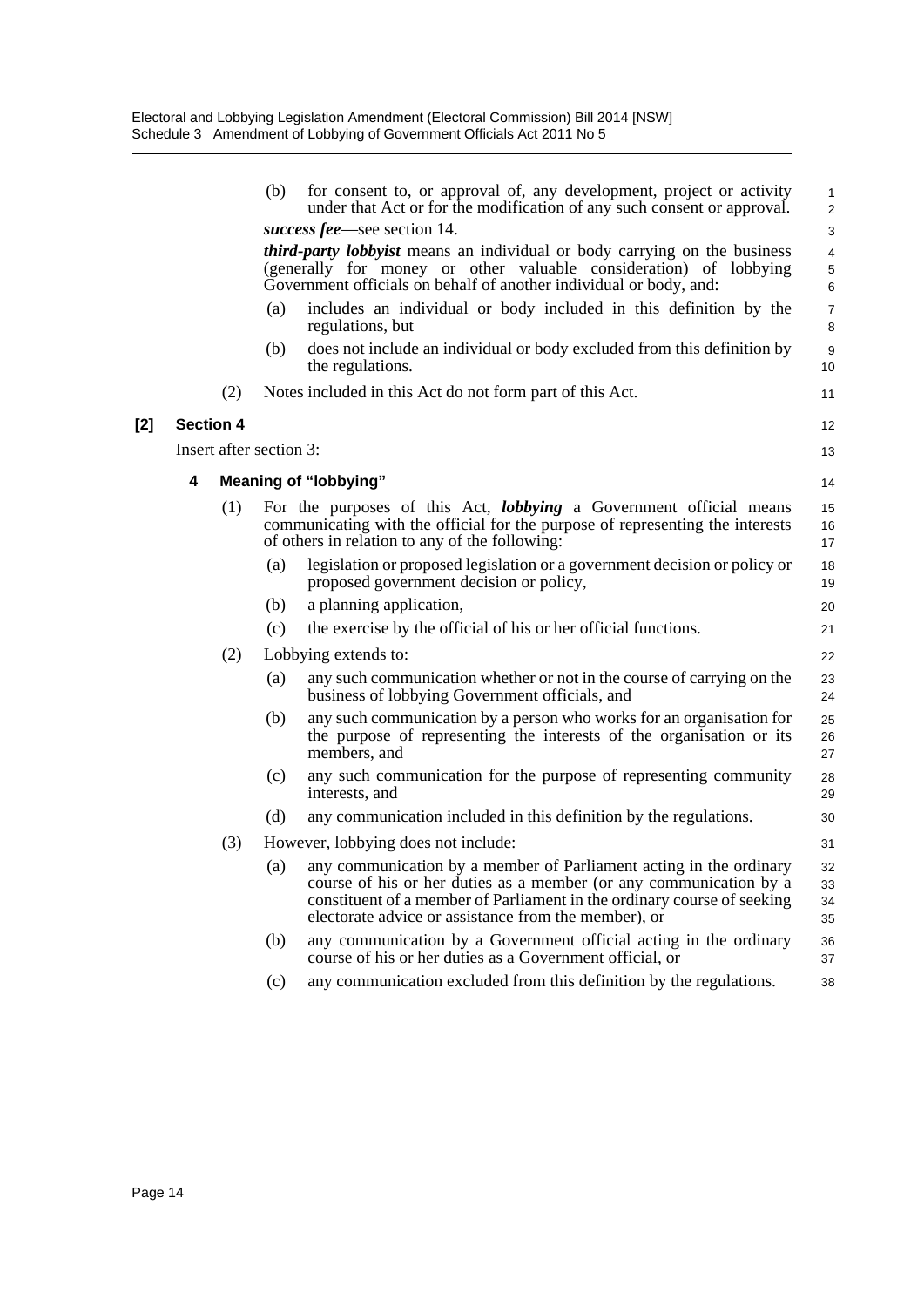| $[3]$ | Parts 2, 3 and 4<br>Insert after Part 1: |     |                                                                                                                                                                                                                                                                                  |                      |  |  |
|-------|------------------------------------------|-----|----------------------------------------------------------------------------------------------------------------------------------------------------------------------------------------------------------------------------------------------------------------------------------|----------------------|--|--|
|       |                                          |     |                                                                                                                                                                                                                                                                                  |                      |  |  |
|       | Part 2                                   |     | <b>Lobbyists Code of Conduct</b>                                                                                                                                                                                                                                                 | 3                    |  |  |
|       | 5                                        |     | <b>The Lobbyists Code</b>                                                                                                                                                                                                                                                        |                      |  |  |
|       |                                          | (1) | The Lobbyists Code of Conduct is the code of conduct prescribed by the<br>regulations for third-party and other lobbyists (the Lobbyists Code).                                                                                                                                  | 5<br>6               |  |  |
|       |                                          | (2) | The Minister is to consult the Electoral Commission on any proposed code of<br>conduct or amendment of the code of conduct.                                                                                                                                                      | 7<br>8               |  |  |
|       | 6                                        |     | <b>Content of the Lobbyists Code</b>                                                                                                                                                                                                                                             | 9                    |  |  |
|       |                                          | (1) | The Lobbyists Code is to set out the ethical standards of conduct to be<br>observed by lobbyists in connection with the lobbying of Government officials<br>in order to promote transparency, integrity and honesty.                                                             | 10<br>11<br>12       |  |  |
|       |                                          | (2) | The Lobbyists Code may provide for any matter relating to lobbying or<br>lobbyists, including the procedures for meetings or other contact with<br>Government officials. The Lobbyists Code may make different provision in<br>relation to different classes of lobbyists.       | 13<br>14<br>15<br>16 |  |  |
|       | 7                                        |     | <b>Compliance with Lobbyists Code</b>                                                                                                                                                                                                                                            | 17                   |  |  |
|       |                                          |     | It is the duty of a lobbyist to comply with the Lobbyists Code in connection<br>with the lobbying of Government officials.<br>Note. See section 19 for enforcement of the Code by the Electoral Commission.                                                                      | 18<br>19<br>20       |  |  |
|       | Part 3                                   |     | <b>Register of Third-Party Lobbyists</b>                                                                                                                                                                                                                                         | 21                   |  |  |
|       | 8                                        |     | <b>The Lobbyists Register</b>                                                                                                                                                                                                                                                    | 22                   |  |  |
|       |                                          | (1) | The Electoral Commission is to establish a Register of Third-Party Lobbyists<br>(the Lobbyists Register).                                                                                                                                                                        | 23<br>24             |  |  |
|       |                                          | (2) | The Electoral Commission is to publish the Lobbyists Register on a website<br>maintained by the Electoral Commission.                                                                                                                                                            | 25<br>26             |  |  |
|       | 9                                        |     | Registration of third-party lobbyists and those undertaking lobbying for<br>third-party lobbyists                                                                                                                                                                                | 27<br>28             |  |  |
|       |                                          |     | (1) A third-party lobby is required to be registered in the Lobby is ts Register.                                                                                                                                                                                                | 29                   |  |  |
|       |                                          | (2) | An individual engaged to undertake lobbying for a third-party lobbyist is<br>required to be registered in the Lobbyists Register in respect of the third-party<br>lobbyist.                                                                                                      | 30<br>31<br>32       |  |  |
|       |                                          | (3) | A third-party lobby ist (or any individual so engaged) is not eligible to be<br>registered if the person is an officer of a registered political party, is not a fit<br>and proper person to be registered or is otherwise ineligible under the<br>regulations to be registered. | 33<br>34<br>35<br>36 |  |  |
|       |                                          | (4) | An application for the registration of a third-party lobbyist may be made to the<br>Electoral Commission by or on behalf of the lobbyist.                                                                                                                                        | 37<br>38             |  |  |
|       |                                          | (5) | The application for registration:                                                                                                                                                                                                                                                | 39                   |  |  |
|       |                                          |     | (a)<br>is to be in the form approved by the Electoral Commission, and                                                                                                                                                                                                            | 40                   |  |  |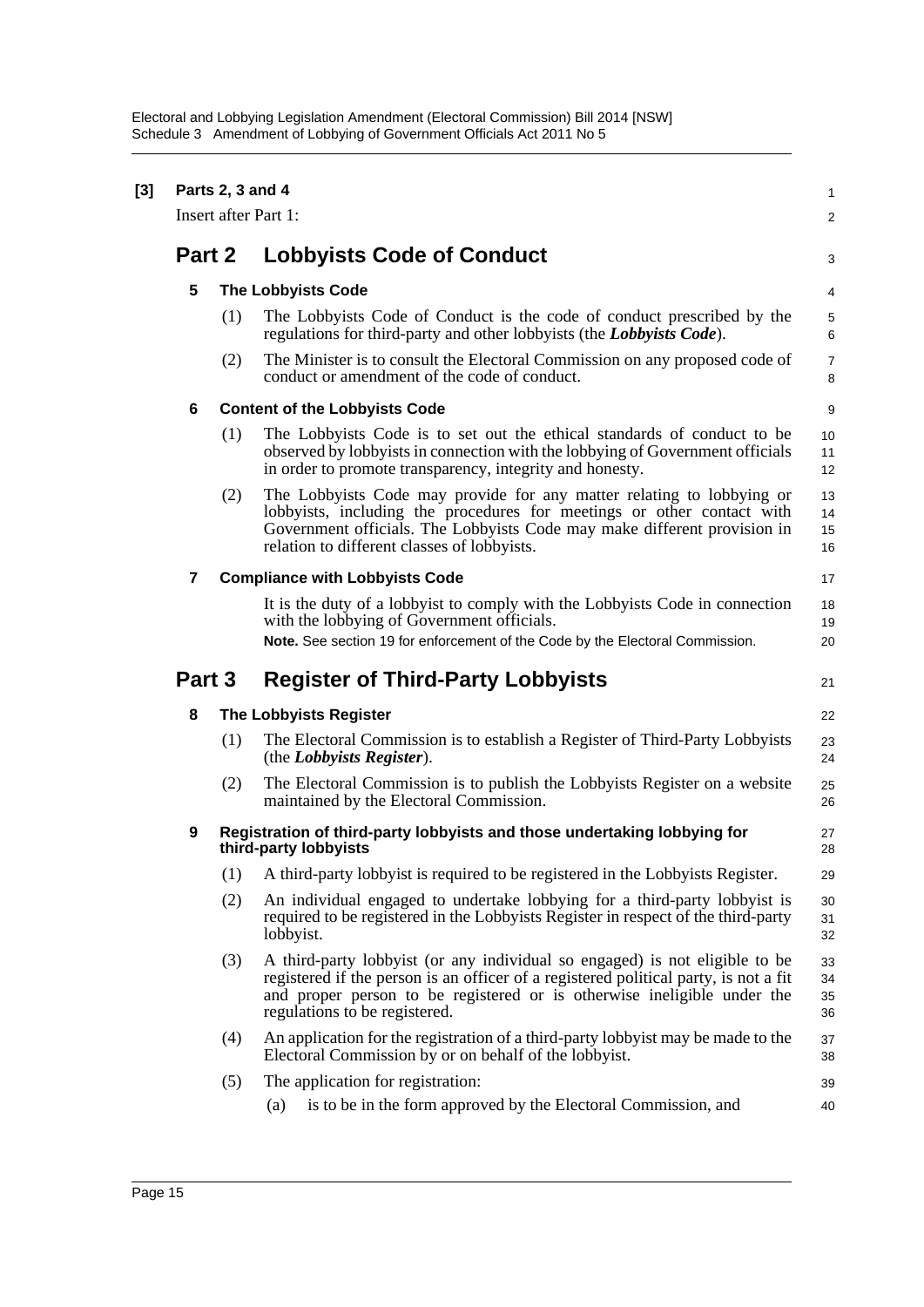|    |     | (b) | is to contain the names of the individuals engaged to undertake lobbying<br>for the third-party lobbyist, and                                                                                                                                                                                                                                                    | $\mathbf{1}$<br>$\overline{2}$     |
|----|-----|-----|------------------------------------------------------------------------------------------------------------------------------------------------------------------------------------------------------------------------------------------------------------------------------------------------------------------------------------------------------------------|------------------------------------|
|    |     | (c) | is to require the disclosure of any other information to be included in the<br>Lobbyists Register in respect of the third-party lobbyist, and                                                                                                                                                                                                                    | 3<br>4                             |
|    |     | (d) | may require the disclosure of the criminal record of the third-party<br>lobbyist, individuals engaged to undertake lobbying or other persons<br>associated with the third-party lobbyist.                                                                                                                                                                        | $\mathbf 5$<br>6<br>$\overline{7}$ |
|    | (6) |     | The Electoral Commission must register a third-party lobby ist (and any<br>individual engaged to undertake lobbying for a third-party lobbyist) if an<br>application for registration has been duly made to the Electoral Commission<br>unless it is satisfied that the person is not eligible to be registered.                                                 | 8<br>9<br>10<br>11                 |
|    | (7) |     | The Electoral Commission may cancel or suspend the registration of a<br>third-party lobbyist (or any individual engaged to undertake lobbying for a<br>third-party lobbyist) if:                                                                                                                                                                                 | 12<br>13<br>14                     |
|    |     | (a) | the lobbyist (or an individual so engaged) contravenes the Lobbyists<br>Code or this Act, or                                                                                                                                                                                                                                                                     | 15<br>16                           |
|    |     | (b) | in the case of a third-party lobbyist—the lobbyist fails to update the<br>information in the Lobbyists Register when required to do so, or                                                                                                                                                                                                                       | 17<br>18                           |
|    |     | (c) | in the case of a third-party lobby ist—the lobby ist no longer carries on<br>the business of lobbying, or                                                                                                                                                                                                                                                        | 19<br>20                           |
|    |     | (d) | in the case of an individual engaged to undertake lobbying for a<br>third-party lobbyist—the individual is no longer so engaged, or                                                                                                                                                                                                                              | 21<br>22                           |
|    |     | (e) | the Electoral Commission is authorised to do so by the regulations.                                                                                                                                                                                                                                                                                              | 23                                 |
|    | (8) |     | The Electoral Commission may determine that a third-party lobby ist who has<br>carried on the business of lobbying while not registered is ineligible to be<br>registered for the period specified by the Electoral Commission.                                                                                                                                  | 24<br>25<br>26                     |
| 10 |     |     | <b>Information in the Lobbyists Register</b>                                                                                                                                                                                                                                                                                                                     | 27                                 |
|    | (1) |     | The following information is required to be included in the Lobbyists Register<br>in respect of each registered third-party lobbyist:                                                                                                                                                                                                                            | 28<br>29                           |
|    |     | (a) | the name and business contact details of the lobbyist,                                                                                                                                                                                                                                                                                                           | 30                                 |
|    |     | (b) | the names of the individuals engaged to undertake the lobbying of<br>Government officials for the lobbyist,                                                                                                                                                                                                                                                      | 31<br>32                           |
|    |     | (c) | the names of the persons having a management, financial or other<br>interest in the lobbyist of a kind prescribed by the regulations,                                                                                                                                                                                                                            | 33<br>34                           |
|    |     | (d) | the names of the third parties who have retained the lobby ist to provide,<br>or for whom the lobby ist has provided, lobbying services (whether paid<br>or unpaid),                                                                                                                                                                                             | 35<br>36<br>37                     |
|    |     | (e) | such other information relating to the lobbyist as the regulations may<br>prescribe or the Electoral Commission considers appropriate.                                                                                                                                                                                                                           | 38<br>39                           |
|    | (2) |     | A registered third-party lobbyist is required to update the information in the<br>Lobbyists Register, in writing to the Electoral Commission, at such times or at<br>the end of such periods as the regulations require.                                                                                                                                         | 40<br>41<br>42                     |
|    | (3) |     | The Electoral Commission may, at the request of a lobbyist, exclude<br>information in the Lobbyists Register from being made publicly available if<br>the Electoral Commission is satisfied that there is an overriding public interest<br>against disclosure of the information (within the meaning of the Government<br>Information (Public Access) Act 2009). | 43<br>44<br>45<br>46<br>47         |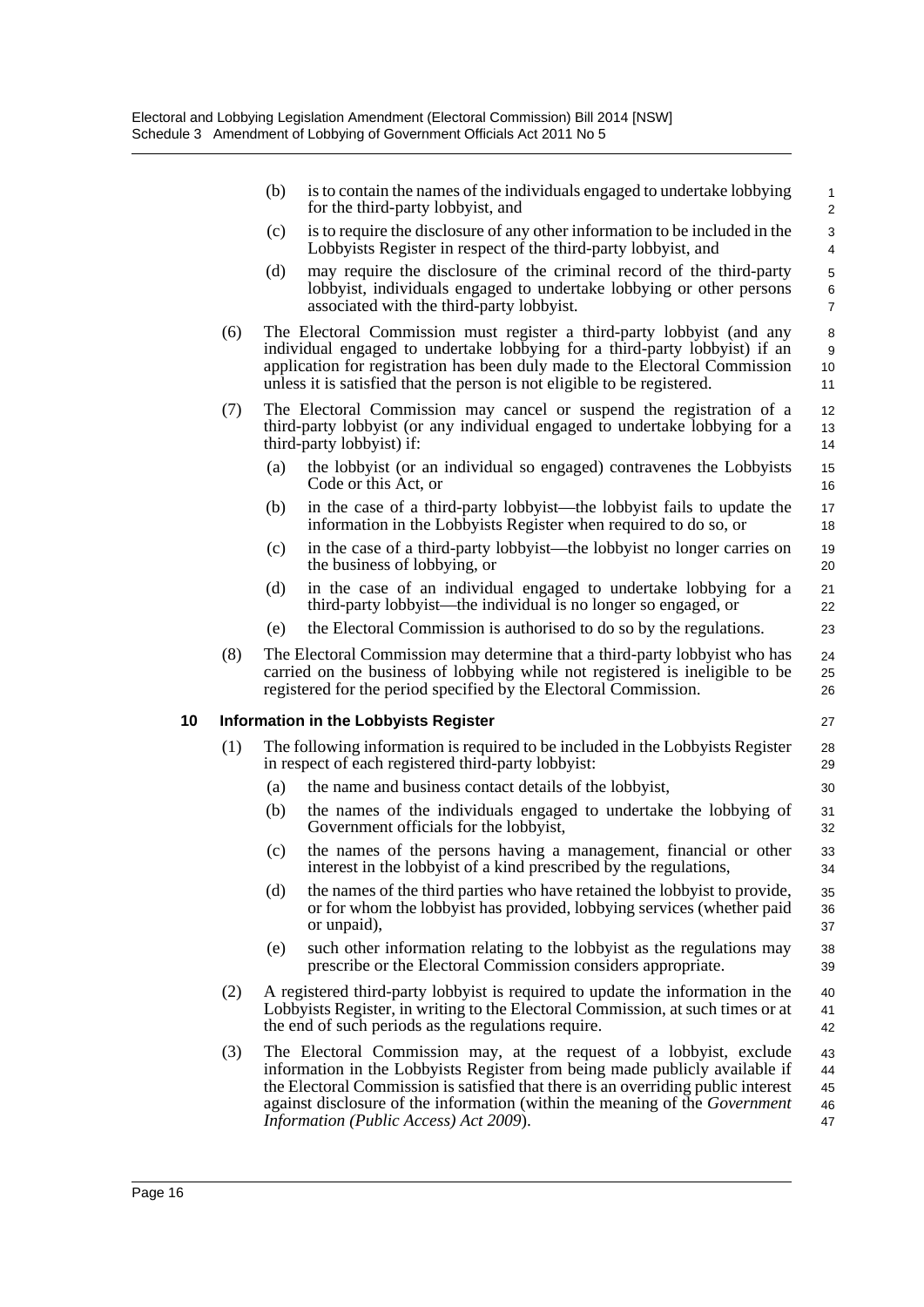|        | (4) | The Electoral Commission may decline to include in the Lobbyists Register<br>any information that the Electoral Commission has reason to believe is<br>vexatious, false or misleading.                                                                                                                                                                    | $\mathbf{1}$<br>$\overline{\mathbf{c}}$<br>3 |
|--------|-----|-----------------------------------------------------------------------------------------------------------------------------------------------------------------------------------------------------------------------------------------------------------------------------------------------------------------------------------------------------------|----------------------------------------------|
|        | (5) | Information is required to be included in the Lobbyists Register of:                                                                                                                                                                                                                                                                                      | 4                                            |
|        |     | any lobby ist whose registration has been cancelled or suspended<br>(a)<br>(otherwise than because the lobbyist no longer provides lobbying<br>services or undertakes lobbying), or                                                                                                                                                                       | 5<br>6<br>$\overline{7}$                     |
|        |     | any unregistered lobbyist whom the Electoral Commission has<br>(b)<br>determined is ineligible to be registered for the period specified by the<br>Electoral Commission.                                                                                                                                                                                  | 8<br>9<br>10                                 |
|        | (6) | Information is to be retained in the Lobbyists Register until the end of the<br>period provided by the regulations.                                                                                                                                                                                                                                       | 11<br>12                                     |
|        | (7) | Information required to be retained in the Lobbyists Register, but that is no<br>longer current, is to indicate the period for which it was current.<br>Note. It is an offence under Part 5A of the Crimes Act 1900 to knowingly provide false<br>or misleading information or to knowingly produce documents that are false or                           | 13<br>14<br>15<br>16                         |
|        |     | misleading in purported compliance with a law of the State.                                                                                                                                                                                                                                                                                               | 17                                           |
| 11     |     | <b>General provisions relating to Lobbyists Register</b>                                                                                                                                                                                                                                                                                                  | 18                                           |
|        | (1) | The Lobbyists Register is a public document.                                                                                                                                                                                                                                                                                                              | 19                                           |
|        | (2) | The Electoral Commission may require information provided in an application<br>for registration as a third-party lobbyist or to update information in the<br>Lobbyists Register to be verified by statutory declaration.                                                                                                                                  | 20<br>21<br>22                               |
|        | (3) | The regulations may make provision for or with respect to registration under<br>this Part and the Lobbyists Register.                                                                                                                                                                                                                                     | 23<br>24                                     |
|        |     |                                                                                                                                                                                                                                                                                                                                                           |                                              |
| Part 4 |     | <b>Lobbyists Watch List</b>                                                                                                                                                                                                                                                                                                                               | 25                                           |
| 12     |     | <b>Lobbyists Watch List</b>                                                                                                                                                                                                                                                                                                                               | 26                                           |
|        | (1) | The Electoral Commission is to maintain (subject to the regulations) a<br>Lobbyists Watch List that contains the names and other identifying details of<br>any third-party or other lobby ist whom the Electoral Commission determines<br>should be placed on the Lobbyists Watch List because of contraventions of the<br>Lobbyists Code or of this Act. | 27<br>28<br>29<br>30<br>31                   |
|        | (2) | Any code of conduct or other official rules applying to Government officials<br>may include special procedures for communication by the officials with<br>lobbyists on the Lobbyists Watch List.                                                                                                                                                          | 32<br>33<br>34                               |
|        | (3) | The Lobbyists Watch List is to be published on the website maintained by the<br>Electoral Commission on which the Lobbyists Register is published.                                                                                                                                                                                                        | 35<br>36                                     |
|        | (4) | The Electoral Commission may (subject to the regulations) remove persons<br>from the Lobbyists Watch List if the Electoral Commission is satisfied that<br>they should no longer be placed on the List.                                                                                                                                                   | 37<br>38<br>39                               |
| 13     |     | General provisions relating to Lobbyists Watch List                                                                                                                                                                                                                                                                                                       | 40                                           |
|        | (1) | The Lobbyists Watch List is a public document.                                                                                                                                                                                                                                                                                                            | 41                                           |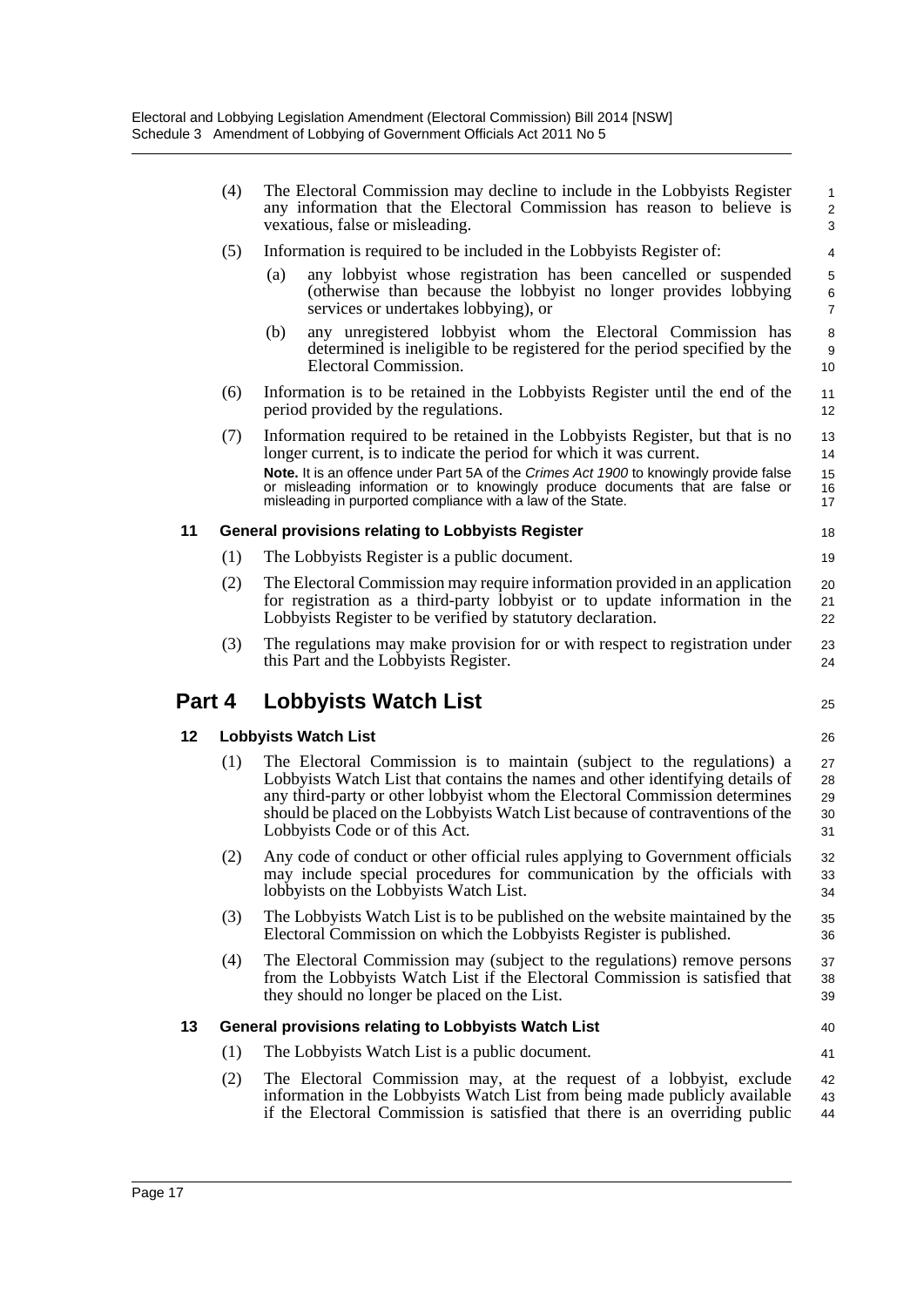|     |    |                             |     | interest against disclosure of the information (within the meaning of the<br>Government Information (Public Access) Act 2009).                                                                                                                                                                                                | $\mathbf{1}$<br>$\overline{2}$ |
|-----|----|-----------------------------|-----|-------------------------------------------------------------------------------------------------------------------------------------------------------------------------------------------------------------------------------------------------------------------------------------------------------------------------------|--------------------------------|
|     |    | (3)                         |     | The regulations may make provision for or with respect to the Lobbyists<br>Watch List.                                                                                                                                                                                                                                        | 3<br>$\overline{4}$            |
| [4] |    |                             |     | Part 2 Ban on success fees for lobbying                                                                                                                                                                                                                                                                                       | 5                              |
|     |    |                             |     | Renumber the Part as Part 5 and sections 4–7 as sections 14–17.                                                                                                                                                                                                                                                               | 6                              |
| [5] |    |                             |     | Part 3 Other restrictions on lobbying                                                                                                                                                                                                                                                                                         | 7                              |
|     |    |                             |     | Renumber the Part as Part 6 and section 8 as section 18.                                                                                                                                                                                                                                                                      | 8                              |
| [6] |    | <b>Part 4 Miscellaneous</b> |     |                                                                                                                                                                                                                                                                                                                               | 9                              |
|     |    |                             |     | Renumber the Part as Part 7 and sections 9–12 as sections 21–24.                                                                                                                                                                                                                                                              | 10                             |
| [7] |    | Sections 19 and 20          |     |                                                                                                                                                                                                                                                                                                                               | 11                             |
|     |    |                             |     | Insert before section 9 (renumbered as section 21 by item $[6]$ ):                                                                                                                                                                                                                                                            | 12                             |
|     | 19 |                             |     | <b>Enforcement of Lobbyists Code and this Act</b>                                                                                                                                                                                                                                                                             | 13                             |
|     |    | (1)                         |     | The Electoral Commission has the function of enforcing compliance with the<br>Lobbyists Code and the provisions of this Act (including any code of conduct<br>or official rules referred to in section $12(2)$ ).                                                                                                             | 14<br>15<br>16                 |
|     |    | (2)                         |     | For that purpose, the Electoral Commission may exercise any investigative or<br>other functions the Electoral Commission has under the <i>Election Funding</i> ,<br>Expenditure and Disclosures Act 1981 for the purpose of enforcing<br>compliance with that Act.                                                            | 17<br>18<br>19<br>20           |
|     |    | (3)                         |     | Accordingly, a reference in sections 110, 110A and 110B of that Act to "this<br>Act" is taken to be a reference to the Lobbyists Code and this Act.                                                                                                                                                                           | 21<br>22                       |
|     | 20 |                             |     | Protections in respect of defamation and breach of confidence                                                                                                                                                                                                                                                                 | 23                             |
|     |    | (1)                         |     | This section applies if:                                                                                                                                                                                                                                                                                                      | 24                             |
|     |    |                             | (a) | the name of a person or other information is included in or removed<br>from (or not included in or removed from) the Lobbyists Register or<br>Lobbyists Watch List by the Electoral Commission pursuant to a<br>decision under this Act, and                                                                                  | 25<br>26<br>27<br>28           |
|     |    |                             | (b) | the Electoral Commission believes in good faith, when making the<br>decision, that this Act permits or requires the decision to be made.                                                                                                                                                                                      | 29<br>30                       |
|     |    | (2)                         |     | In any such case, no action for defamation or breach of confidence lies against<br>the Crown, the Electoral Commission, a member of the Electoral Commission<br>or a member of the staff of the Electoral Commission by reason of the making<br>of the decision or any disclosure of information resulting from the decision. | 31<br>32<br>33<br>34           |
| [8] |    |                             |     | Schedule 1 Savings, transitional and other provisions                                                                                                                                                                                                                                                                         | 35                             |
|     |    |                             |     | Insert at the end of clause $1(1)$ :                                                                                                                                                                                                                                                                                          | 36                             |
|     |    |                             |     | any Act that amends this Act                                                                                                                                                                                                                                                                                                  | 37                             |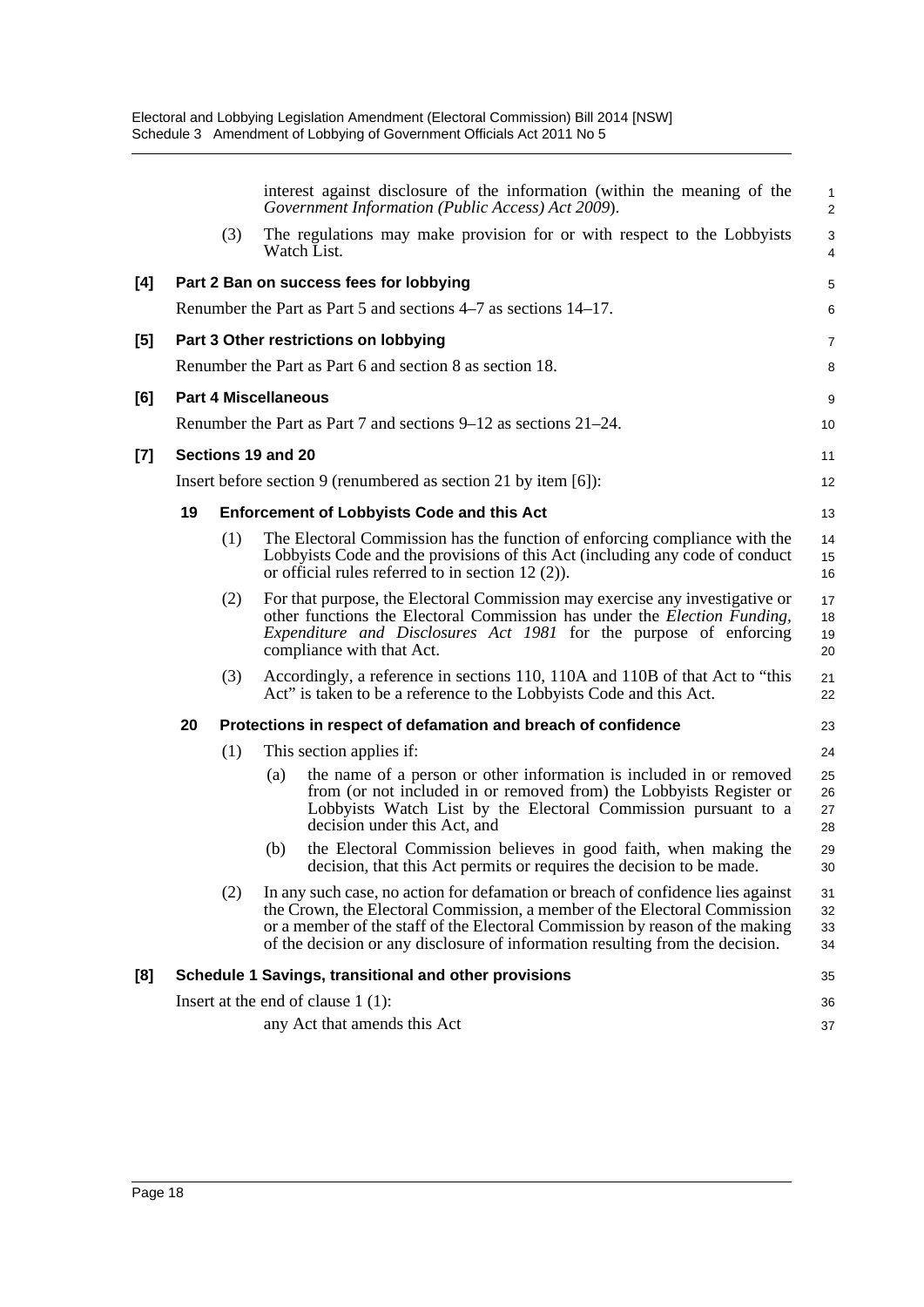Electoral and Lobbying Legislation Amendment (Electoral Commission) Bill 2014 [NSW] Schedule 3 Amendment of Lobbying of Government Officials Act 2011 No 5

| [9]    |        | <b>Schedule 1</b> |                                                                                                                                                                                                                                                                                                                                                                                                                                                                                                       | $\mathbf{1}$                           |
|--------|--------|-------------------|-------------------------------------------------------------------------------------------------------------------------------------------------------------------------------------------------------------------------------------------------------------------------------------------------------------------------------------------------------------------------------------------------------------------------------------------------------------------------------------------------------|----------------------------------------|
|        |        |                   | Omit clause 2 (1). Insert instead:                                                                                                                                                                                                                                                                                                                                                                                                                                                                    | 2                                      |
|        |        | (1)               | Part 2 of this Act (before its renumbering as Part 5) and Part 5 (after its<br>renumbering) apply in respect of any agreement, or any success fee payable<br>under an agreement, in force before the commencement of this Act.                                                                                                                                                                                                                                                                        | 3<br>$\overline{4}$<br>5               |
| $[10]$ |        | <b>Schedule 1</b> |                                                                                                                                                                                                                                                                                                                                                                                                                                                                                                       | 6                                      |
|        |        |                   | Insert after Part 2:                                                                                                                                                                                                                                                                                                                                                                                                                                                                                  | $\overline{7}$                         |
|        | Part 3 |                   | Provisions consequent on enactment of Electoral<br>and Lobbying Legislation Amendment (Electoral<br><b>Commission) Act 2014</b>                                                                                                                                                                                                                                                                                                                                                                       | 8<br>9<br>10                           |
|        | 3      |                   | <b>Existing Register of Lobbyists</b>                                                                                                                                                                                                                                                                                                                                                                                                                                                                 | 11                                     |
|        |        | (1)               | In this clause, existing Lobbyists Register means the Register of Lobbyists<br>kept by the Secretary of the Department of Premier and Cabinet immediately<br>before the commencement of Part 3 of this Act, as inserted by the <i>Electoral</i><br>and Lobbying Legislation Amendment (Electoral Commission) Act 2014.                                                                                                                                                                                | 12<br>13<br>14<br>15                   |
|        |        | (2)               | A person registered on the existing Lobbyists Register is taken, on the<br>commencement of Part 3 of this Act (as so inserted), to be registered under<br>Part 3 as a third-party lobbyist or as an individual engaged to undertake<br>lobbying for the third-party lobbyist, as the case requires. Any information on<br>the existing Lobbyists Register relating to the lobbyist is taken to be<br>information relating to the lobbyist for the purposes of the Lobbyists Register<br>under Part 3. | 16<br>17<br>18<br>19<br>20<br>21<br>22 |
|        |        | (3)               | This clause is subject to any provision made by the regulations under clause 1.                                                                                                                                                                                                                                                                                                                                                                                                                       | 23                                     |
|        | 4      |                   | <b>Application of Subordinate Legislation Act 1989</b>                                                                                                                                                                                                                                                                                                                                                                                                                                                | 24                                     |
|        |        | (1)               | Section 5 of the Subordinate Legislation Act 1989 (Regulatory impact<br>statements) may be complied with in relation to an initial regulation under this<br>Act within 6 months after the regulation is made despite anything to the<br>contrary in that Act.                                                                                                                                                                                                                                         | 25<br>26<br>27<br>28                   |
|        |        | (2)               | An initial regulation under this Act is the first regulation that prescribes a<br>Lobbyists Code of Conduct under Part 2 of this Act or the first regulation that<br>is made under Part 3 or 4 of this Act (Register of Third-Party Lobbyists and<br>Lobbyists Watch List).                                                                                                                                                                                                                           | 29<br>30<br>31<br>32                   |